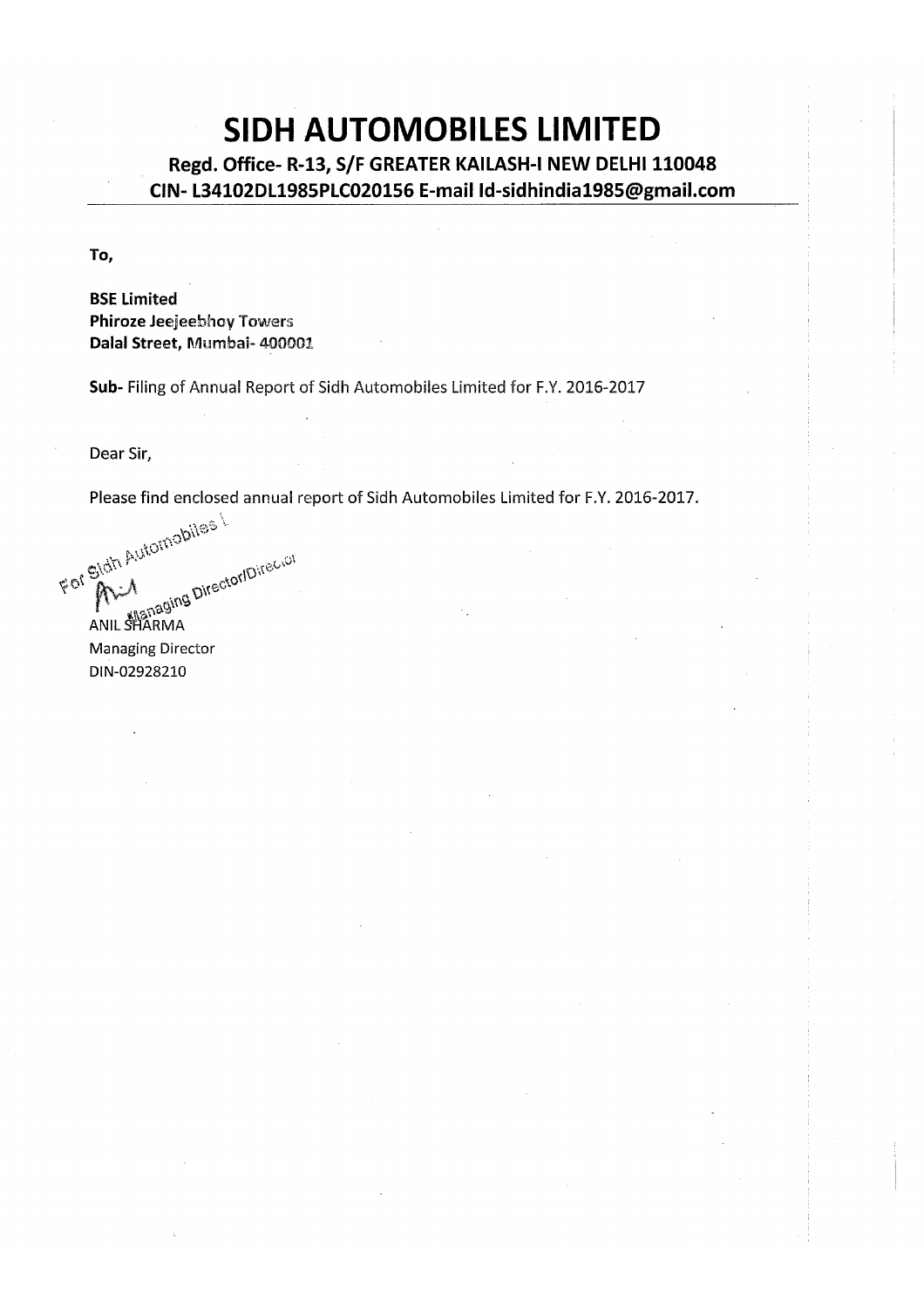# **SIDH AUTOMOBILES LIMITED**



# **SATURDAY, 30TH SEPTEMBER, 2017, (11:30 A.M.)**

**R-13, S/F GREATER KAILASH-I, NEW DELHI-110048**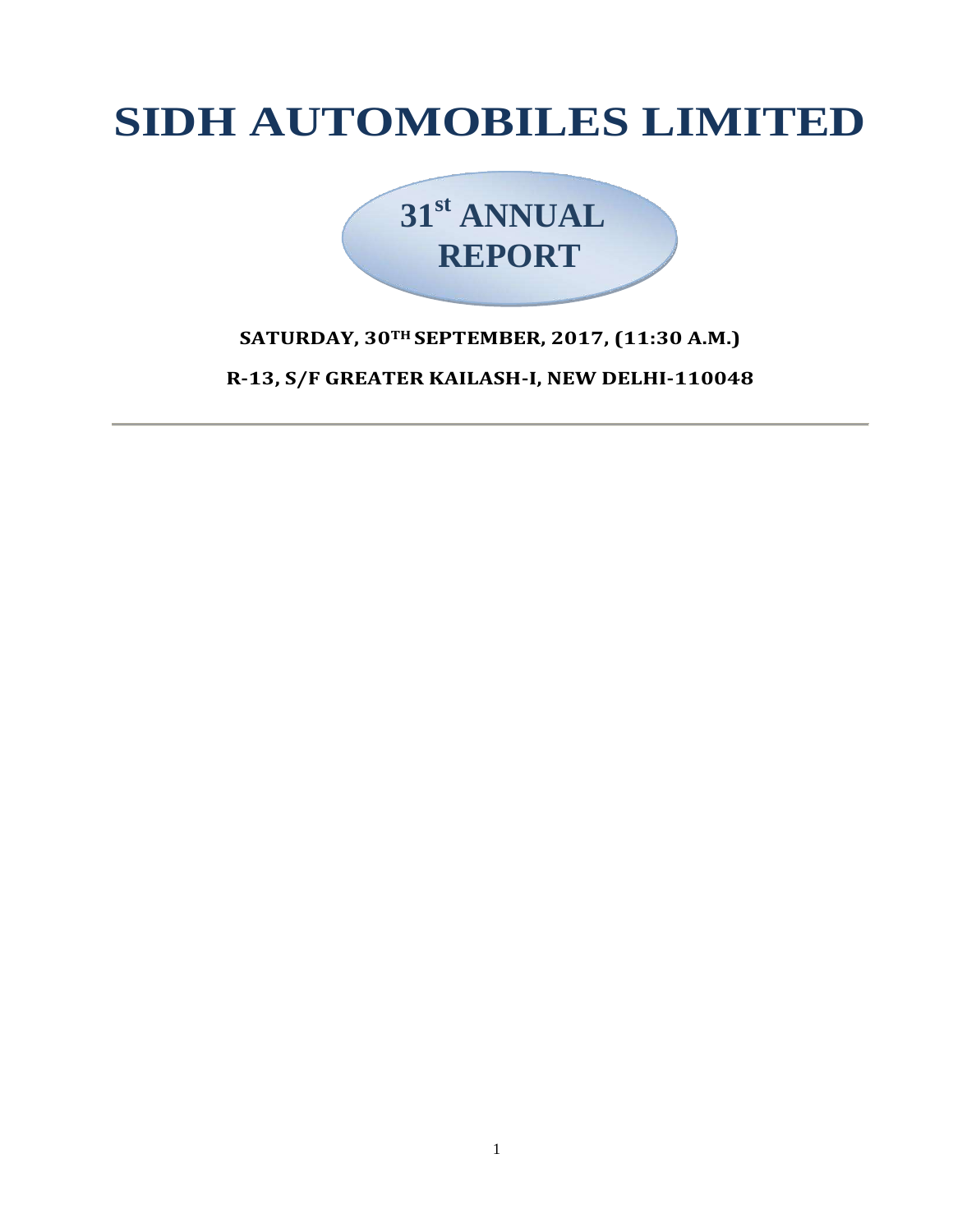

# **BOARD OF DIRECTORS:**

Mr. Anil Sharma Managing Director

# **KEY MANAGERIAL PERSONNEL:**

Mr. Anil Sharma **Managing Director** Mr. Shyam Lal (Resigned on 19.07.2016) Company Secretary (CS) Mr. Sushant Saxena CFO

# **AUDITORS:**

M/s Biswa Chandra Saini & Co. Chartered Accountants, Firm Registration No. 022674N 1/28 Ground Floor, Lalita Park Laxmi Nagar, Near Gurudwara New Delhi-110092

# **REGISTERED OFFICE:**

R-13, S/F GREATER KAILASH-I, NEW DELHI-110048

# **LISTED WITH STOCK EXCHANGE:**

Bombay Stock Exchange Limited (Dated 13.08.2016) Corporation Relationship Department 1st Floor, New Trading Wing Rotunda Building, PJ Towers, Dalal Street, Fort Mumbai 400001

#### **BANKER :**

Indian Bank

# **REGISTRAR & SHARE TRANSFER AGENT**

M/s Skyline Financial Services Private Limited A, Okhla Industrial Area, Phase-I, New Delhi – 110 020

Mr. Harvinder Singh Non Executive Director Ms. Nivedita Bisht Non Executive Independent Director Mr. Hari Mohan Gupta Non Executive Independent Director Mr. Deepak Kumar Non Executive Independent Director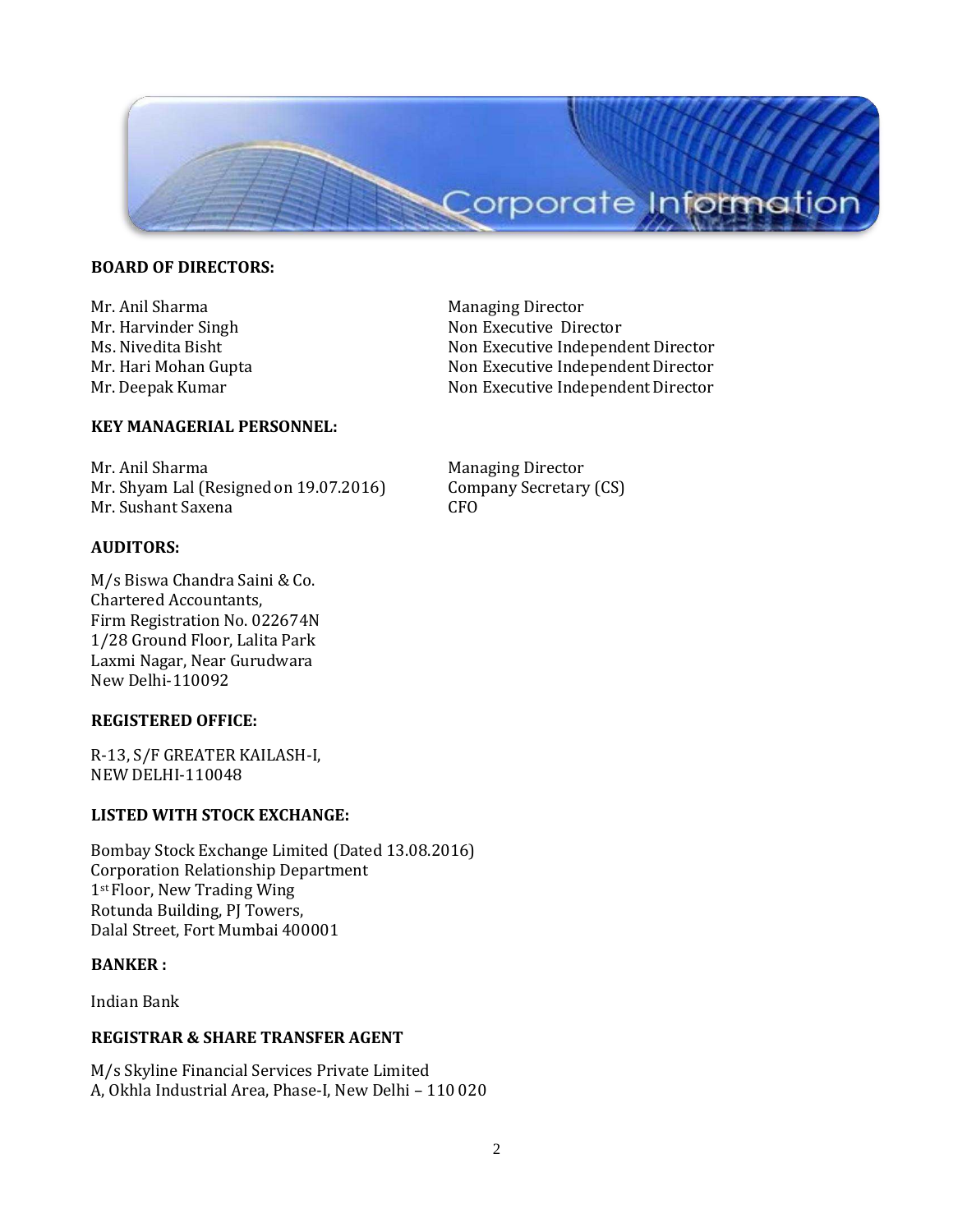

# *Notice*

*Sidh Automobiles Limited*

CIN: L34102DL1985PLC020156 Registered Office: R-13, S/F Greater Kailash-I, New Delhi-110048 Website: [www.sidhgroup.in](http://www.sidhgroup.in/) Email: [sidhindia1985@gmail.com, P](mailto:sidhindia1985@gmail.com)h: 011-41704252

------------------------------------------------------------------

#### **NOTICE IS HEREBY GIVEN THAT THE 31st ANNUAL GENERAL MEETING OF THE MEMBERS OF M/S SIDH AUTOMOBILES LIMITED WILL BE HELD ON SATURDAY, THE 30TH DAY OF SEPTEMBER, 2017, AT 11.30 A.M AT R-13, GREATER KAILASH, PART I, NEW DELHI-110048 TO TRANSACT THE FOLLOWING BUSINESS**:

# **ORDINARY BUSINESS:**

# **1. Adoption of Audited Financial Statements for the Financial Year ended on 31st March, 2017.**

To receive, consider and adopt the financial statements of the Company for the financial year ended  $31st$ March, 2017 together with the Reports of Board of Director's and Auditor's thereon.

#### **2. Re- appointment of Mr. Harvinder Singh as a Director liable to retire byrotation**

To appoint a director in place of Mr. Harvinder Singh (holding DIN: 00671894), who retires by rotation and being eligible, offers himself for re-appointment.

#### **3. Ratification of Appointment of the Statutory Auditors for the Financial Year 2017-18 and to fix their remuneration in this regard.**

"RESOLVED that pursuant to Section 139 and other applicable provisions, if any, of the Companies Act, 2013 read with the Companies (Audit and Auditors) Rules, 2014 and other applicable provisions if any, Messrs. Biswa Chandra Saini & Co, Chartered Accountants (Firm Registration No: 022674N), be and are hereby ratify the appointed as Statutory Auditors of the Company to hold office for five years, from the conclusion of the 30th Annual General Meeting till the conclusion of the 35th Annual General Meeting of the Company to be held in the year 2021 (subject to ratification of the appointment by the Members at every Annual General Meeting held after the 30th Annual General Meeting of the Company), at such remuneration plus applicable taxes and out of pocket expenses, as may be determined and recommended by the Audit Committee in consultation with the Auditors and duly approved by the Board of Directors of the Company."

#### **By Order of the Board For SIDH AUTOMOBILES LIMITED**

**Sd/-**

**ANIL SHARMA Managing Director DIN: 02928210**

**Date: September 02, 2017**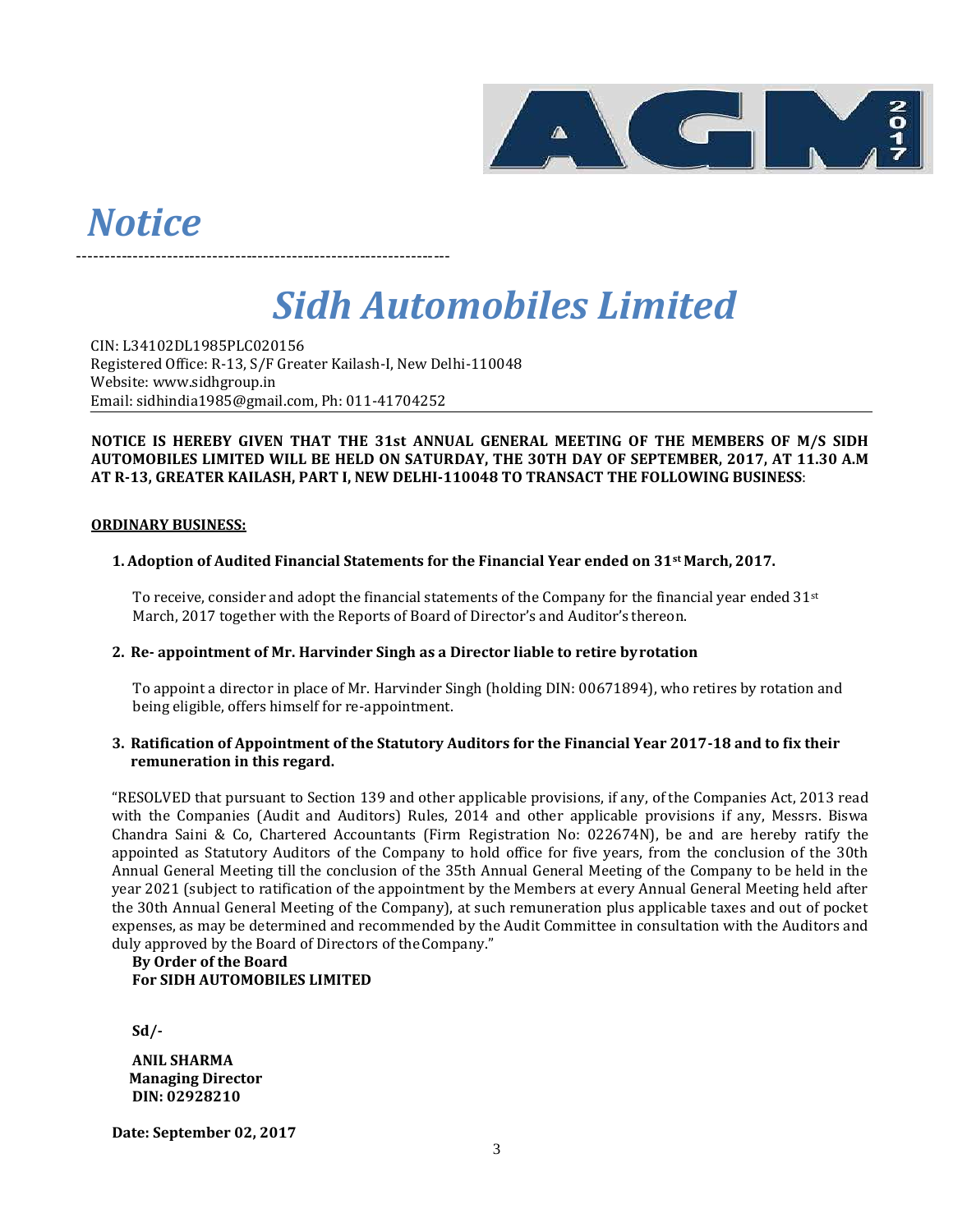1. **A MEMBER ENTITLED TO ATTEND AND VOTE AT THE MEETING IS ENTITLED TO APPOINT A PROXY TO ATTEND AND VOTE INSTEAD OF HIMSELF/HERSELF AND THE PROXY NEED NOT BE A MEMBER OF THE COMPANY**. A person can act as Proxy on behalf of members not exceeding fifty (50) and holding in the aggregate not more than 10% of the total share capital of the Company. Members holding more than 10% of the total share capital of the Company may appoint single person as proxy who shall not act as proxy for any other member.

The instrument of Proxy in order to be effective, should be deposited at the Registered Office of the Company, duly completed and signed, not later than forty-eight hours before the commencement of the meeting. Proxies submitted on behalf of companies, societies, etc. must be supported by an appropriate resolution/authority, as applicable. A Proxy Form (Form No. MGT-11) is annexed to this report.

- 2. Members/proxies/ authorized representative should bring duly filed attendance slips enclosed herewith to attend the meeting.
- 3. Route map of venue of Annual General Meeting is attached here for your reference.
- 4. Corporate members are intending to send their authorized representatives to attend the meeting are requested to send certified copy of the board resolution to the company, authorizing their representative to attend and vote on their behalf at the meeting.
- 5. The Register of Directors and Key managerial personnel and their shareholding maintained under section 170(1) of Companies Act, 2013 will be available for inspection by the member at the AGM.
- 6. The Register of contracts or arrangements in which directors are interested maintained under section 189 of Companies Act, 2013 will be available for inspection by the members at the AGM.
- **7. The Register of Members and Share Transfer Books of the Company shall remain closed from 25th September, 2017 to 30th September, 2017 (both days inclusive).**
- 8. The members are requested to send the transfers, change of address, bank mandates and other related correspondence to the Registrars and Share Transfer Agents, M/s. Skyline Financial Services Pvt. Limited, D-153 A, Okhla Industrial Area, Phase-I, New Delhi – 110 020.
- 9. Electronic copy of the Annual Report and Notice of  $31<sup>st</sup>$  Annual General Meeting of the company along with Attendance Slip, Proxy form and instruction of E-voting is being sent to all the members whose email IDs are registered with the Company/ Depositories unless any member has requested for a hard copy of the same. For members who have not registered their email address, physical copies of the Annual Report is being sent in the permitted mode.
- 10. To promote green initiative, members are requested to bring their copies of the Annual Report to the meeting. Members may also note that the Annual Report for FY 2016-17 will also be available on company's website "[www.sidhgroup.in](http://www.sidhgroup.in/)" for their download.
- 11. With a view to using natural resources responsibility, we request to shareholders to update their e-mail address with their depository participants to enable the company send communicationelectronically.
- 12. Members seeking any clarification/information relating to Annual Accounts are requested to write at the Registered Office of the Company at-least one week before date of meeting.
- 13. In case of joint shareholders attending the meeting, the members whose name appears as the first holder in order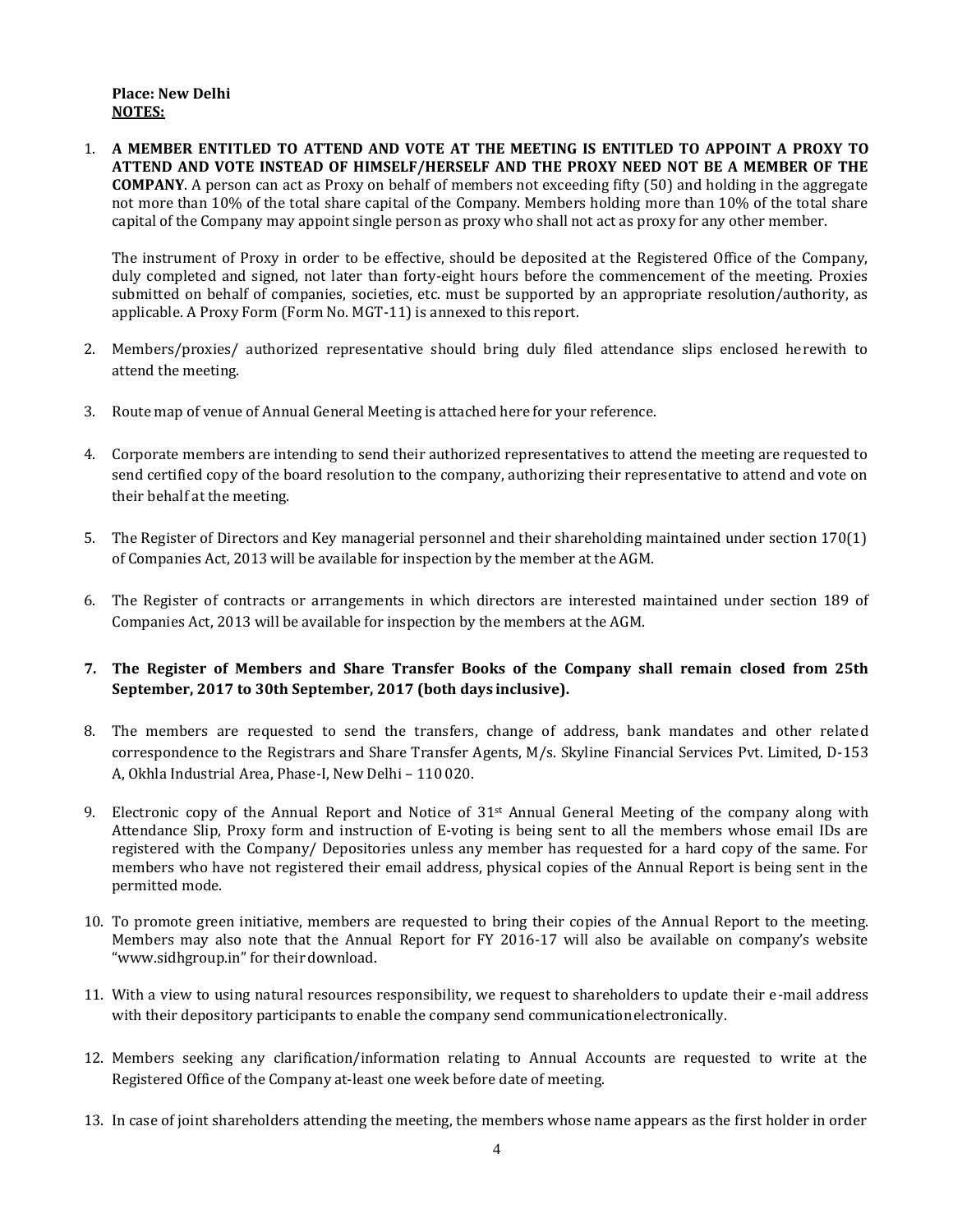of names as per register of members of the company will be entitled tovote.

- 14.Pursuant to provisions of Section 108 of the Companies Act, 2013 and Rule 20 of the Companies (Management and Administration) Rules, 2014, as amended by the Companies (Management and Administration) Amendment Rules, 2015 and Regulation 44 of SEBI (Listing obligation and Disclosures Requirements) Regulation, 2015 the Company is pleased to provide members facility to exercise their right to vote at the Annual General Meeting (AGM) by electronic means and the business may be transacted through e-Voting Services. The facility of casting the votes by the members using an electronic voting system from a place other than venue of the AGM ("remote e-voting") will be provided by National Securities Depository Limited(NSDL).
- 15.Facility for voting through ballot paper shall also be made available at the meeting and members attending the meeting who have not already cast their vote by remote e-voting shall be able to exercise their right at the meeting through ballot paper.
- 16.The members who have cast their vote by remote e-voting prior to the AGM may also attend the AGM but shall not be entitled to cast their vote again.
- 17. The e-voting period commences on Wednesday, September 27, 2017 (9:00 am) and ends on Friday, September 29, 2017 (5:00 pm). During this period shareholders of the Company, may cast their vote electronically. At the end of e-voting period the facility shall forthwith be blocked. Once the vote on a resolution is cast by the shareholder, the shareholder shall not be allowed to change it subsequently. The cut-off date of e-voting is September 23, 2017.

# **18. Instructions for e-voting are as under:**

I The process and manner of remote E-voting are as under

- A. In case a Member receives an email from NSDL [for members whose email IDs are registered with the company/ Depository Participants(s)] :
	- (i) Open email and open PDF file viz; "remote e-voting.pdf" with your Client ID or Folio No. as password. The said PDF file contains your user ID and password/PIN for remote e-voting. Please note that the password is an initial password.
	- (ii) Launch internet browser by typing the following URL: <https://www.evoting.nsdl.com/>
	- (iii) Click on Shareholder Login
	- (iv) Put user ID and password as initial password/PIN noted in step (i) above. ClickLogin.
	- (v) Password change menu appears. Change the password/PIN with new password of your choice with minimum 8 digits/characters or combination thereof. Note new password. It is strongly recommended not to share your password with any other person and take utmost care to keep your password confidential.
	- (vi) Home page of remote e-voting opens. Click on remote e-voting: Active VotingCycles.
	- (vii) (E-Voting Event Number) of "Sidh Automobiles Limited
	- (viii) Now you are ready for remote e-voting as Cast Vote pageopens.
	- (ix) Cast your vote by selecting appropriate option and click on "Submit" and also "Confirm" when prompted.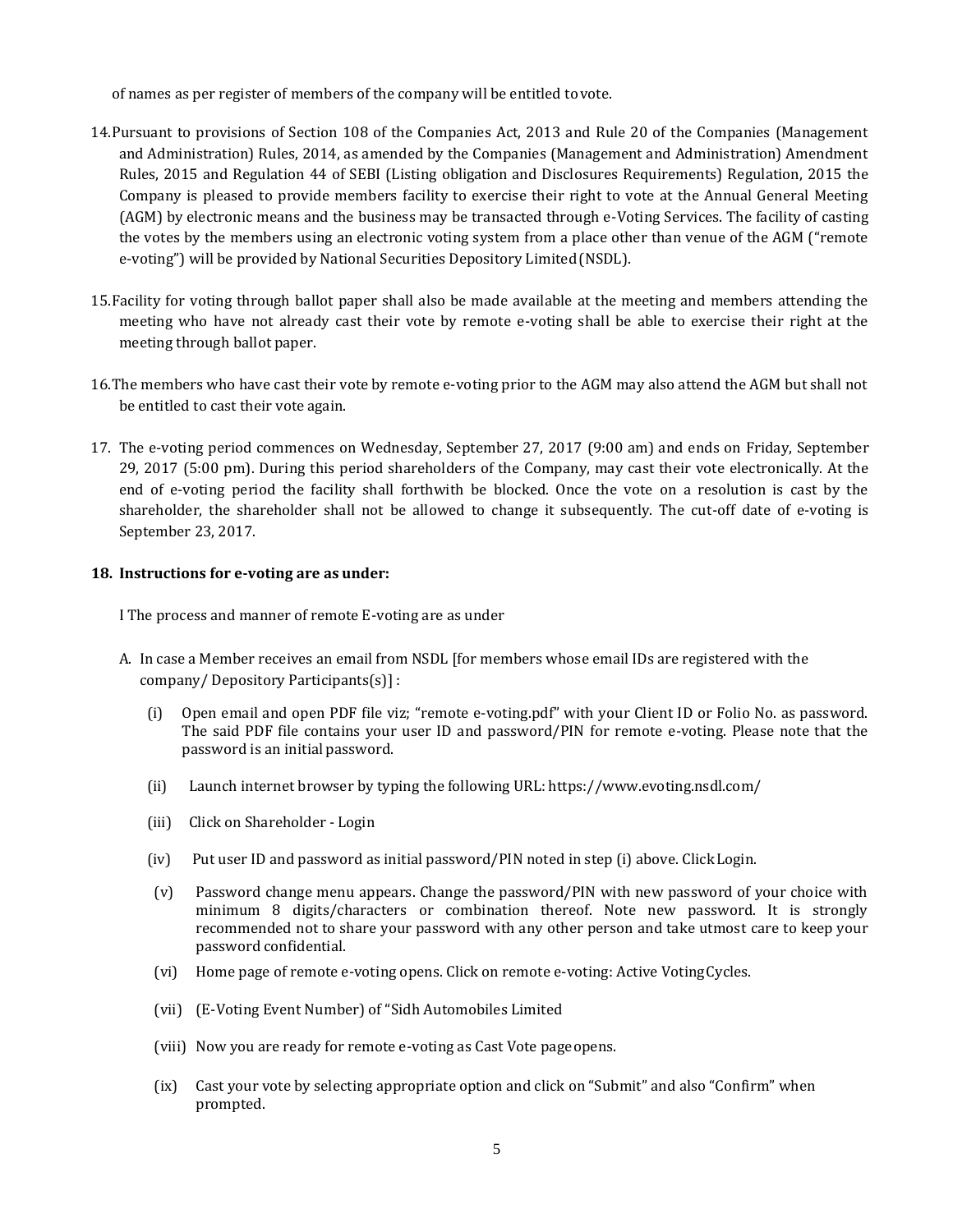- (x) Upon confirmation, the message "Vote cast successfully" will bedisplayed.
- (xi) Once you have voted on the resolution, you will not be allowed to modify your vote.
- (xii) Institutional shareholders (i.e. other than individuals, HUF, NRI etc.) are required to send scanned copy (PDF/JPG Format) of the relevant Board Resolution/ Authority letter etc. together with attested specimen signature of the duly authorized signatory(ies) who are authorized to vote, to the Scrutinizer through e-mail to [csvkb00@gmail.com](mailto:csvkb00@gmail.com) with a copy marked t[oevoting@nsdl.co.in](mailto:evoting@nsdl.co.in)
- B. In case a Member receives physical copy of the Notice of AGM [for members whose email IDs are not registered with the Company/Depository Participants(s) or requesting physical copy]:
	- (i) Initial password is provided at the bottom of the Attendance Slip for theAGM:

#### **EVEN (Remote e-voting Event Number) USER ID PASSWORD/PIN**

- (ii) Please follow all steps from Sl. No. (ii) to Sl. No. (xii) above, to castvote.
- II. In case of any queries, you may refer the Frequently Asked Questions (FAQs) for Members and remote e-voting user manual for Members available at the downloads section of [www.evoting.nsdl.com o](http://www.evoting.nsdl.com/)r call on toll free no.: 1800-222-990
- III. If you are already registered with NSDL for remote e-voting then you can use your existing user ID and password/PIN for casting your vote. If you forgot your password, you can reset your password by using "Forgot User Details/Password" option available on [www.evoting.nsdl.com](http://www.evoting.nsdl.com/) or contact NSDL at the following toll free no.: 1800-222-990
- IV. You can also update your mobile number and e-mail id in the user profile details of the folio which may be used for sending future communication(s) .
- V. The voting rights of members shall be in proportion to their shares of the paid up equity share capital of the Company as on the cut-off date of Saturday, September 23, 2017. Any person, who acquires shares of the Company and become member of the Company after dispatch of the notice and holding shares as of the cutoff date, may obtain the login ID and password by sending a request at evoting@nsdl.co.in o[r](mailto:info@skylinerta.com) [info@skylinerta.com.](mailto:info@skylinerta.com)
- VI. A member may participate in the AGM even after exercising his right to vote through remote e-voting but shall not be allowed to vote again at theAGM.
- VII. A person, whose name is recorded in the register of members or in the register of beneficial owners maintained by the depositories as on the cut-off date i.e. September 23, 2017 only shall be entitled to avail the facility of remote e-voting as well as voting at the AGM through ballotpapers.
- VIII. The Company has appointed Mr. Vineet Kumar, partner of M/s SVR & CO., Practicing Company Secretary (COP No.:14721) as Scrutinizer to scrutinize and conduct the voting and e-voting process in fair and transparent manner.
- IX The Chairman shall, at the AGM, at the end of discussion on the resolutions on which voting is to be held, allow voting with the assistance of scrutinizer, by use of "Ballot Paper" for all those members who are present at the AGM but have not cast their votes by availing the remote e-voting facility.
- X. The Scrutinizer shall after the conclusion of voting at the general meeting, will first count the votes cast at the Annual General Meeting and thereafter unblock the votes cast through remote e-voting in the presence of at least two witnesses not in the employment of the Company and shall make, not later than three days of the conclusion of the AGM, a consolidated scrutinizer's report of the total votes cast in favor or against, if any, to the Chairman or a person authorized by him in writing, who shall countersign the same and declare the result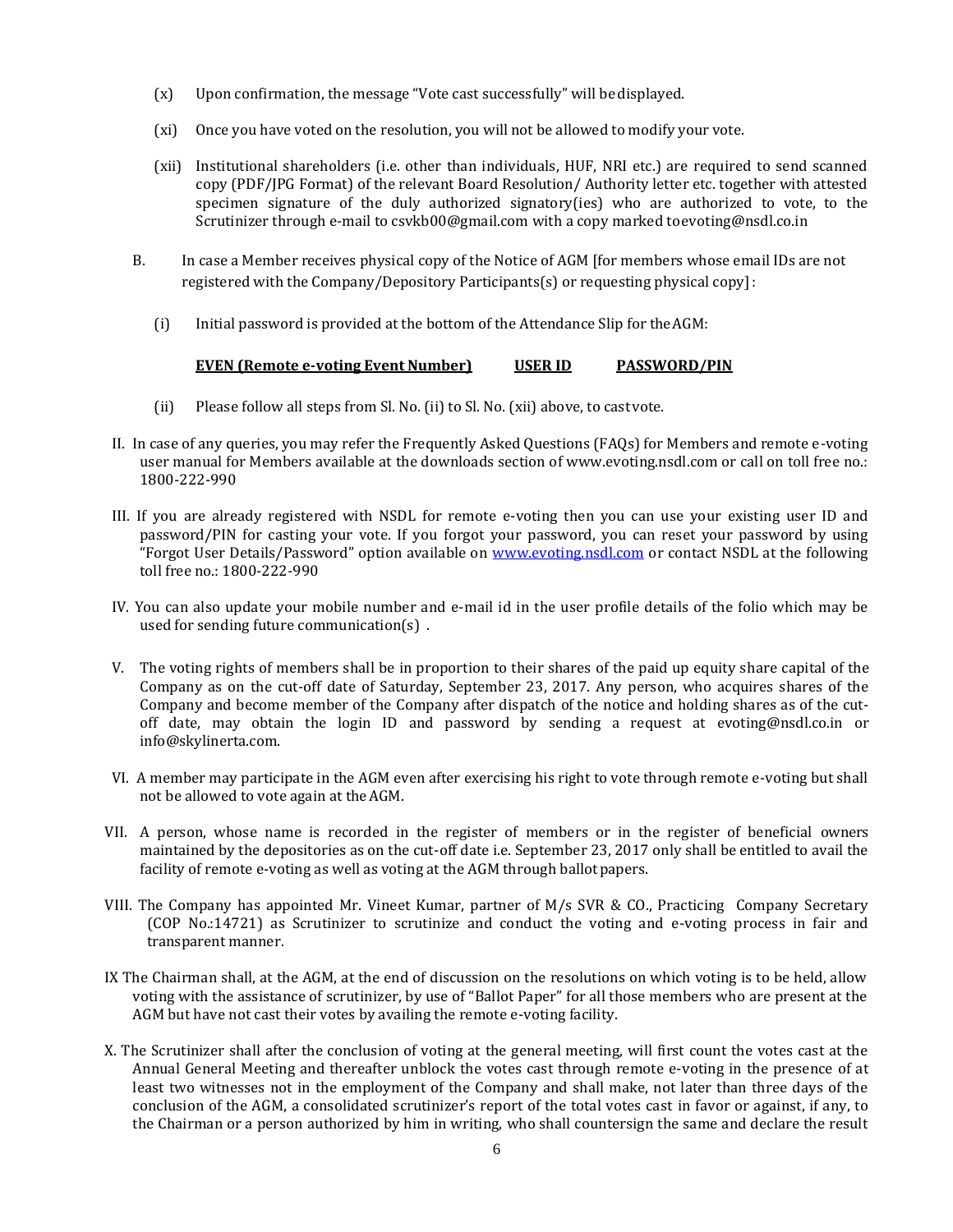of the voting forthwith.

VI. The results declared by Chairman along with the Scrutiniser's Report shall be placed on Company's website a[t](http://www.sidhgroup.in/) [www.sidhgroup.in](http://www.sidhgroup.in/) and on the website of NSDL immediately after the result is declared by the chairman and the same will be communicated to the Bombay Stock Exchange (BSE) where the shares of the Company are listed.

> **By Order of the Board For SIDH AUTOMOBILES LIMITED**

**Date: September 02, 2017 Place: New Delhi**

> **Sd/- ANIL SHARMA Managing Director DIN: 02928210**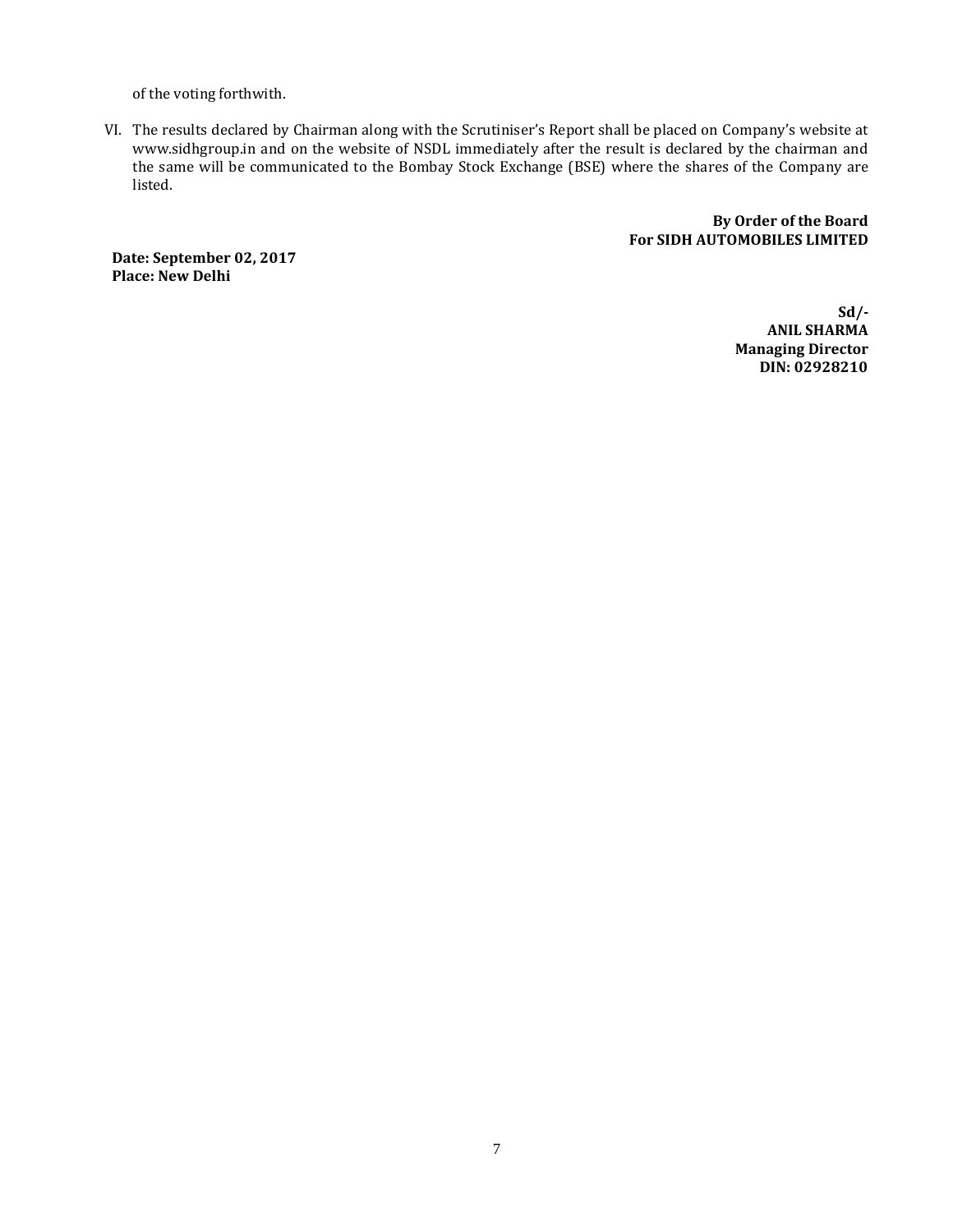

# To, The members **SIDH AUTOMOBILES LIMITED**

Your Directors have pleasure in presenting 31<sup>st</sup> Annual Report together with the Audited Financial Statements along with the Report of Auditors for the financial year ended March 31, 2017.

 $\overline{R}$ 

# **FINANCIAL HIGHLIGHTS**

| <b>Particulars</b>                  | <b>Financial year ended</b> | Amount (RS. In Lacs)<br><b>Financial year ended</b> |  |
|-------------------------------------|-----------------------------|-----------------------------------------------------|--|
|                                     | March 31, 2017              | March 31, 2016                                      |  |
| Income from Operations              | 89.14                       | 4.44                                                |  |
| Other Income                        | 6.840                       | 5.292                                               |  |
| Total Income                        | 95.984                      | 9.732                                               |  |
| Depreciation                        | 0.0878                      | 0.0679                                              |  |
| Total expenditure                   | 95.006                      | 8.559                                               |  |
| Net Profit Before Tax & Exceptional | 0.978                       | 1.17                                                |  |
| Item                                |                             |                                                     |  |
| <b>Exceptional Item</b>             | $\Omega$                    | $\Omega$                                            |  |
| Net Profit Before Tax               | 0.978                       | 1.17                                                |  |
| Tax Expenses                        | 0.302                       | 0.362                                               |  |
| Current Tax                         | $\theta$                    | $\Omega$                                            |  |
| Deferred Tax                        | $-0.018$                    | $-0.013$                                            |  |
| <b>Profit / (Loss) after Tax</b>    | 0.694                       | 0.823                                               |  |

#### **SHARE CAPITAL**

During the year there has been no change in the Authorized, Subscribed and paid up share capital of the Company. The paid up share capital of the company as on  $31<sup>st</sup>$  March 2017 was Rs. 29,623,000/- divided into 2962300 Equity Shares of Rs. 10/- each .

#### **DIVIDEND**

Due to non satisfactory performance by Company, your Directors have considered it financially prudent not to declare any dividend. Therefore, no dividend has been recommended for the year ended March 31st, 2017.

#### **TRANSFER OF RESERVES**

The Company has not transferred any amount to reserves and surplus.

#### **STATE OF COMPANY'S AFFAIRS AND FUTURE OUTLOOK**

Sidh Automobiles Limited is a company incorporated on  $16<sup>th</sup>$  February, 1985 primarily engaged in the business of all kinds of automobiles and other related products. The company is an NBFC Company and engaged in NBFC activities. The company has focused on enhancing the NBFC business. The company is also listed with Bombay stock Exchange Limited , Delhi Stock Exchange Limited and U.P. Stock Exchange Limited. During the year under review, the Income from operations is Rs. 89.14 Lacs (Previous Year: Rs.4.44 Lacs) . The company Profit after Tax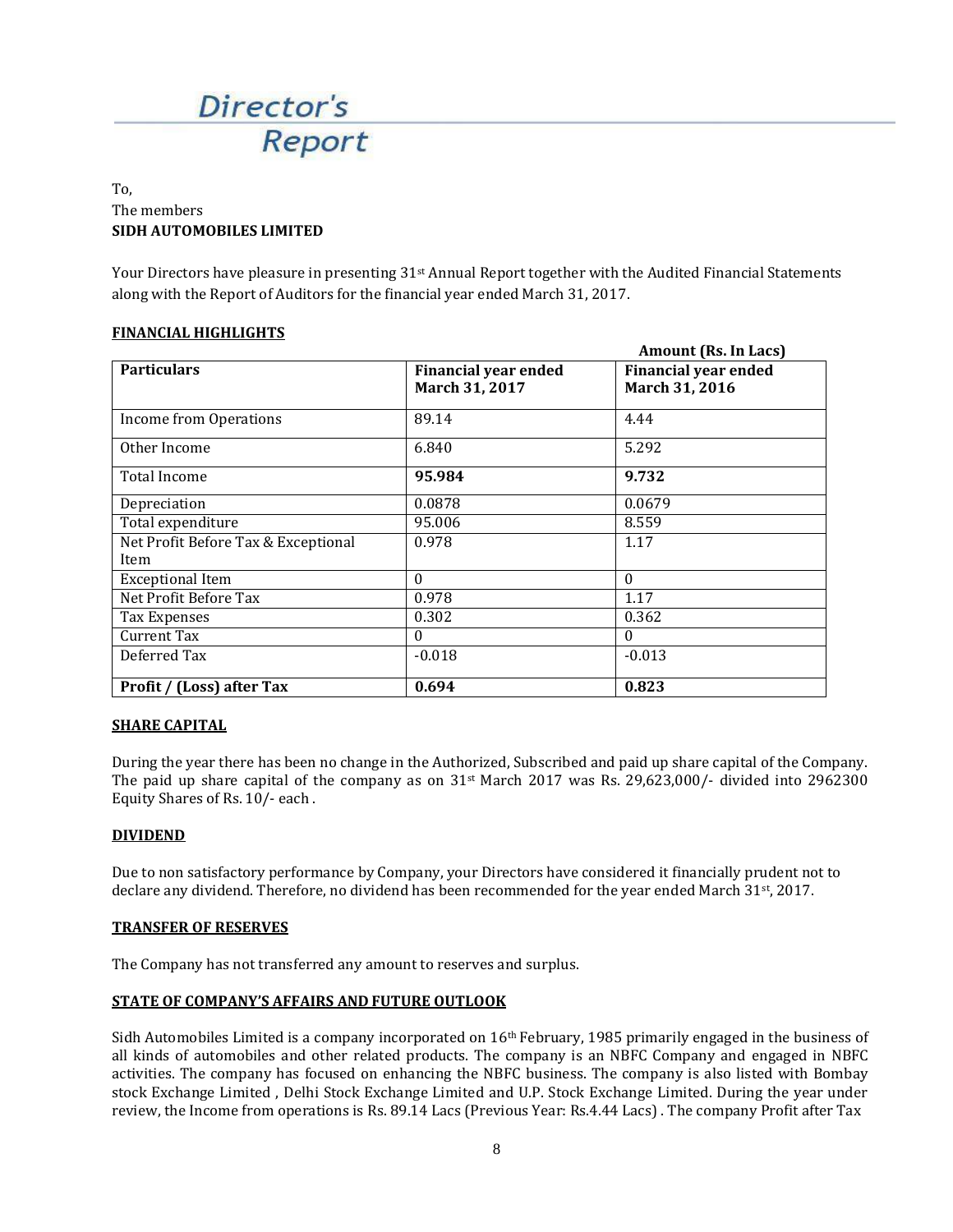(PAT) is Rs 0.694 Lacs as compared to a profit of Rs. 0.823 Lacs in previous year. The directors are making efforts to enhance the business activities and are hopeful for good results in the coming year.

# **CHANGE IN NATURE OF BUSINESS, IF ANY**

There has been no change in nature of business of your company during the year under review.

# **DETAILS OF SUBSIDIARIES/ JOINT VENTURE AND ASSOCIATES COMPANY**

During the year under review company has following subsidiary Companies:

| S.No. | Name                             | CIN Number            | % Holding | Section under<br>Company Act,<br>2013 |
|-------|----------------------------------|-----------------------|-----------|---------------------------------------|
|       | Wholly Organic Pvt. Ltd.         | U74999DL2016PTC304220 | 100%      | 2(87)                                 |
|       | Wholly Joy Products Pvt. Ltd.    | U15549DL2016PTC303410 | 100%      | 2(87)                                 |
|       | Sunrise Bliss Organics Pvt. Ltd. | U15209DL2016PTC303305 | 100%      | 2(87)                                 |
| 4     | Wholly Cow dairy Pvt. Ltd.       | U70102UP2013PTC059605 | 100%      | 2(87)                                 |
|       | Wholly Organic Products Pvt. Ltd | U74999DL2016PTC308070 | 100%      | 2(87)                                 |

# **MATERIAL CHANGES AND COMMITMENTS, IF ANY, AFFECTING THE FINANCIAL POSITION OF THE COMPANY WHICH HAVE OCCURRED BETWEEN THE END OF THE FINANCIAL YEAR OF THE COMPANY TO WHICH THE FINANCIAL STATEMENTS RELATE AND THE DATE OF THE REPORT.**

Mr. Shyam lal has resigned as Company Secretary of the Company w.e.f. July 19, 2016 due to personal reasons.

### **DIRECTORS**

There were no any changes taken place in the Directorship of the Company.

#### **NUMBER OF BOARD MEETINGS AND ATTENDENCE BY EACH DIRECTOR**

The Board of Directors of the company met Six (6) times on 30.05.2016, 12.08.2016, 27.08.2016, 02.09.2016, 14.11.2016 and 14.02.2017 during the financial Year 2016-2017. Maximum interval between any two meetings did not exceed 120 days as prescribed in Companies Act, 2013 and 1 meeting was held in every calendar Quarter in the financial year 2016-2017.

#### **DIRECTOR'S RESPONSIBILITY STATEMENT**

As required under Section 134(3)(c) and 134(5) of the Companies Act, 2013, your Directors hereby state that:

- i. in the preparation of Annual Accounts for the financial year ended 31st March, 2017, the applicable AccountingStandards have been followed along with proper explanation relating to material departures.;
- ii. the Directors had selected such accounting policies and applied them consistently and made judgments and estimates that are reasonable and prudent so as to give a true and fair view of the state of affairs of the Company at the end of the financial year and of the profit or loss of the Company for the year under review;
- iii. the Directors had taken proper and sufficient care for the maintenance of adequate accounting records in accordance with the provisions of this Act for safeguarding the assets of the Company and for preventing and detecting fraud and other irregularities;
- iv. the Directors had prepared the Annual Accounts for the year ended 31<sup>st</sup> March, 2017 on a going concern basis.
- v. the Directors had laid down internal financial controls to be followed by the Company and that such internal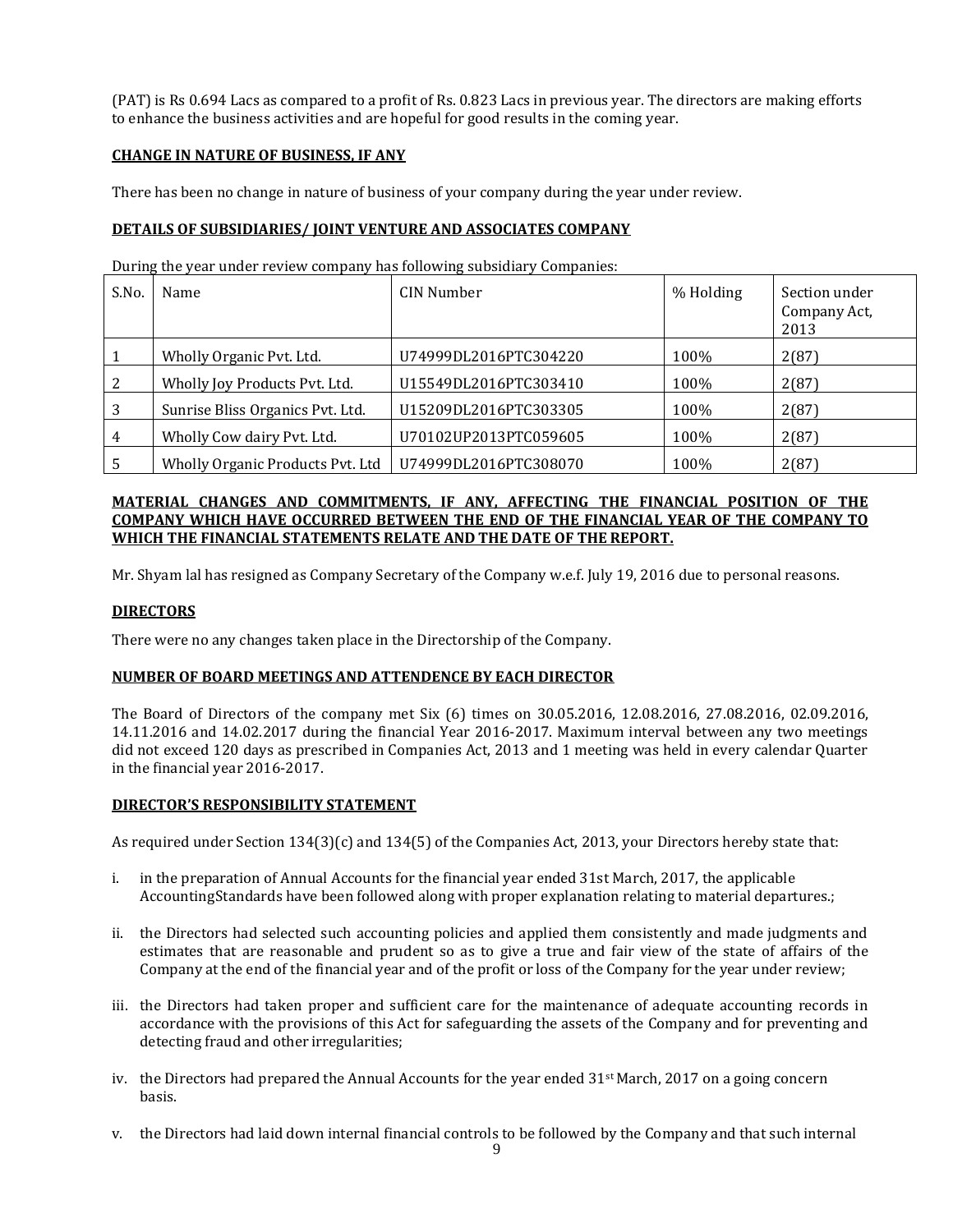financial controls are adequate and were operating effectively;

vi. the Directors had devised proper systems to ensure compliance with the provisions of all applicable laws and that such systems were adequate and operatingeffectively.

#### **DECLARATION BY INDEPENDENT DIRECTOR(S)**

The company has received necessary declaration from Independent Directors of the company that he/she meets the criteria of independence as laid down under Section 149(6) of the Companies Act, 2013.

#### **BOARD EVALUATION**

During the year, the Board adopted a formal mechanism for evaluating its performance and as well as that of its Committees and individual Directors, including the Chairman of the Board. Separate exercise was carried out to evaluate the performance of Non-Independent Directors including the Board chairman who were evaluated on parameters such as Key achievements, Short term and Long term targets, Challenges faced, Implementation of Strategic decisions, organizational performance, participation and attendance in Board and Committee meetings etc.

The evaluation of the Independent Directors was carried out by the entire Board and that of the Chairman and Non-Independent Directors was carried out by the Independent Directors.

Independent Directors were evaluated on the following parameters such as Attendance and participations in the Meetings and timely inputs on the minutes of the meetings, adherence to ethical standards & code of conduct of Company and disclosure of non-independence, as and when it exists and disclosure of interest, Interpersonal relations with other directors and management, Understanding of the Company and the external environment in which it operates and contribution to strategic direction, Safeguarding interest of whistle-blowers under vigil mechanism and Safeguard of confidential information.

The Directors were satisfied with the evaluation results, which reflected the overall engagement of the Board and its Committees with the Company.

#### **EXTRACT OF ANNUAL RETURN**

The details forming part of the extract of the Annual Return in Form MGT-9, as required under Section 92 of the Companies Act, 2013, are annexed herewith as "**Annexure-A**".

#### **RELATED PARTY TRANSACTIONS**

All related party transactions made during the financial year 2016-2017 were on arm's length basis and were in the ordinary course of business. Details of related party transaction is in AOC-2 as prescribed under section 188 of companies Act, 2013 is annexed herewith as "**Annexure–B"**

All Related Party Transactions are placed before the Audit Committee and also the Board for approval on quarterly basis, specifying the nature, value and terms & conditions of transactions

#### **AUDITORS**

The Board of Directors at its meeting held on 27th August, 2017, as per the recommendation of the Audit Committee, and pursuant to the provisions of Section 139(8) under Companies Act, 2013, ratify the appointment Messrs. Biswa Chandra Saini & Co, Chartered Accountants, (Firm Registration No: 022674N) as the Statutory Auditors of the Company, at such remuneration plus applicable taxes, and out of pocket expenses, as may be determined and recommended by the Audit Committee in consultation with the Auditors and duly approved by the Board of Directors of the Company.

#### **SECRETARIAL AUDITOR**

The Board had appointed Mr. Vineet Kumar, partner of M/s SVR & CO., Practicing Company Secretary (COP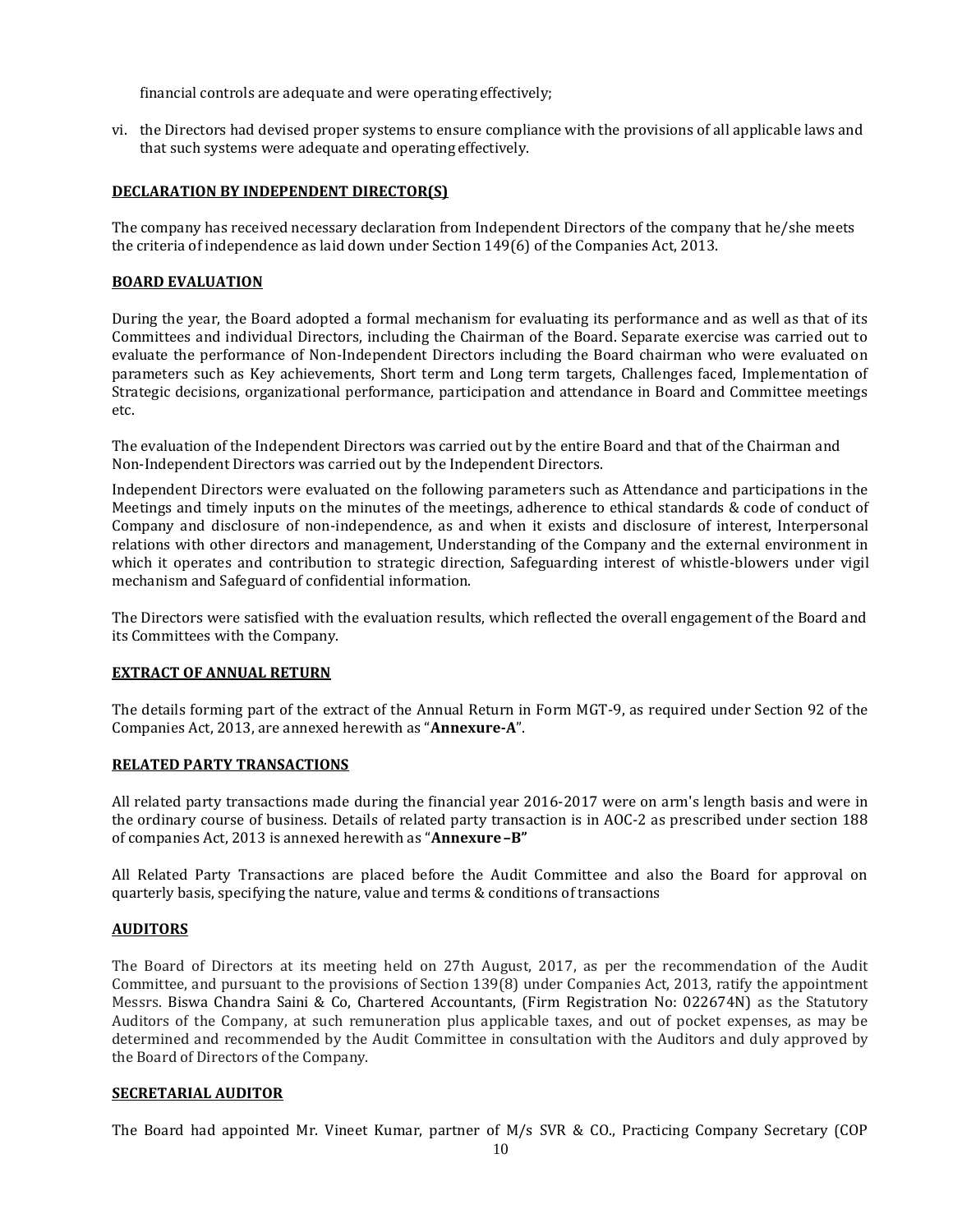No.:14721) to conduct Secretarial Audit for the financial year 2016-2017. The Secretarial Audit Report for the financial year ended March 31, 2017 is annexed herewith marked as **Annexure C** to this Report.

#### **MANAGEMENT DISCUSSIONS AND ANALYSIS**

#### **The Management Discussion and Analysis forms part of this Annual Report for the year ended 31st March 2017 is annexed as** Annexure D **to this report for the reference of the stakeholders.**

#### **COMMENTS ON AUDITORS REPORT**

There is no qualification, reservation or adverse remark or disclaimer made by the auditor in his report. There is qualification, reservation or adverse remark or disclaimer made by the company secretary in practice in his secretarial audit report.

#### **INTERNAL AUDITOR**

The Board had appointed Mr. Sushant Saxena as Internal Auditor for the financial year ended on  $31$ <sup>st</sup> March 2017 to conduct internal audit of the records of the company pursuant to section 138 of Companies Act, 2013.

#### **COST AUDITOR**

The Company was not required to appoint cost auditor for the financial year 2016-2017 pursuant to section 148 of Companies Act, 2013

#### **NOMINATION & REMUNERATION COMMITTEE**

The Board has, on the recommendation of the Nomination & Remuneration Committee, framed a policy for selection and appointment of Directors, Senior Management and their remuneration. The policy is working in accordance with the size and composition of Board/management of company.

#### **CORPORATE SOCIAL RESPONSIBILITY COMMITTEE**

The Company was not required to constitute corporate social responsibility committee pursuant to section 135 of the Companies Act, 2013 during the financial year 2016-2017

#### **DEPOSITS**

The Company has not accepted/received any Deposits within the meaning of Section 73 of the Companies Act, 2013, during the financial year ended 31st March 2017. There was no outstanding public deposit as at March 31, 2016 and there were no unclaimed deposits as at March 31, 2017.

# **PARTICULARS OF LOANS, GUARANTEES OR INVESTMENTS**

The details of the loans, guarantees or investments given or made by the Company as covered under the provisions of Section 186 of the Companies Act, 2013 are given in the notes to the financial statements.

#### **POLICIES OF COMPANY**

Your company has posted the following documents on its website [www.sidhgroup.in](http://www.sidhgroup.in/)

- 1. Code of Conduct for Board of Directors and senior Management
- 2. Code of Practice and Procedures for fair Disclosure of Unpublished Price SensitiveInformation.
- 3. Code of Fair disclosures

#### **SIGNIFICANT AND MATERIAL ORDERS PASSED BY THE REGULATORS OR COURTS**

There are no significant material orders passed by the Regulators/Courts which would impact the going concern status of the Company and its future operations.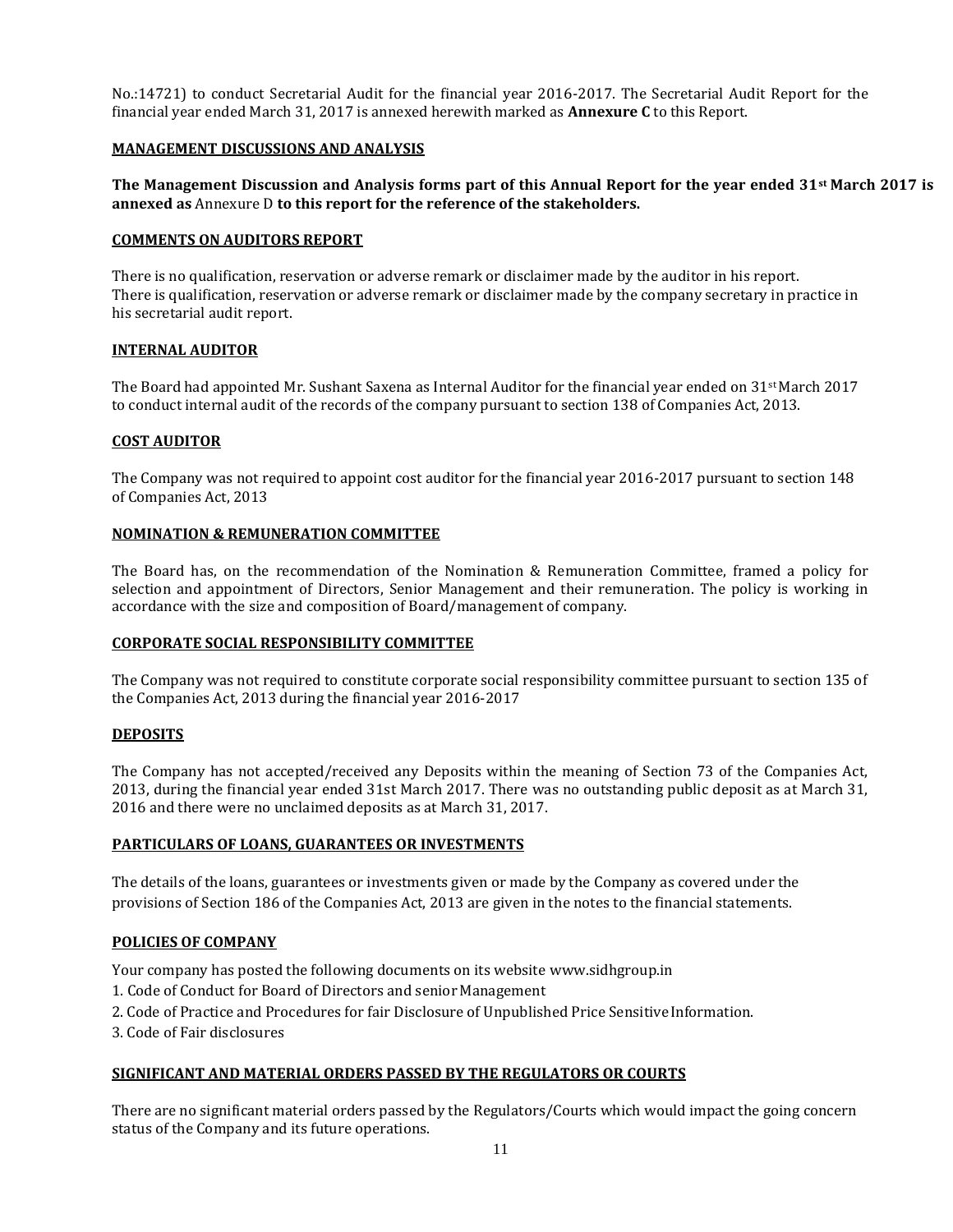### **RISK MANAGEMENT POLICY**

In compliance with the requirement of the Companies Act, 2013 the company has put in place risk minimization and assessment procedures. In order to effectively and efficiently manage risk and address challenges. The company has formulated Risk management policy.

The objective of Risk Management at Sidh Automobiles Limited is to create and protect shareholder value by minimizing threats or losses, and identifying and maximizing opportunities. An enterprise wide risk management framework is applied so that effective management of risks is an integral part of every employee's job.

# **CONSERVATION OF ENERGY, TECHNOLOGY ABSORPTION AND FOREIGN EXCHANGE EARNINGS AND OUTGO**

There are no particulars as required under section 134 of the Companies Act, 2013 read with Rule 8(3) read with Companies (Accounts) Rules, 2014 relating to conservation of energy, research & development, technology absorption during the year under review.

However there is no foreign exchange earnings and outgo for the during the financial year 2016-2017 under review.

# **SWEAT EQUITY SHARES AND EMPLOYEE OPTION SCHEME**

The Company has not issued any sweat equity shares and employee option scheme during the year under review.

#### **VIGIL MECHANISM**

The company has established vigil mechanism for directors and employees to report genuine concern against victimization of persons and relevant whistle blower policy was prepared in the regard. The policy is also made available at the website of company.

#### **PARTICULARS OF EMPLOYEES**

In accordance with Section 197(12) of the Companies Act, 2013 read with rule 5(2) of the Companies (Appointment and Remuneration of Managerial Personnel) Rules, 2014, there are no employees in receipt of remuneration exceeding the limits prescribed therein.

#### **Remuneration** :

i. Mr. Anil Sharma, Managing Director of Company is receiving rupee twenty thousand as a monthly salary with no other allowance.

ii. Mr. Sushant Saxena, Chief financial officer is receiving rupees five thousand per month with no other benefits.

# **MATERIAL CHANGES AND COMMITMENTS, IF ANY, AFFECTING THE FINANCIAL POSITION OF THE COMPANY**

No material changes and commitments affecting the financial position of the Company occurred between the end of the financial year to which this financial statements relate and the date of this report.

#### **LISTING OF SHARES**

The Equity Shares of the Company are listed at the Bombay Stock Exchange Limited. The Annual Listing Fee for the financial year 2016-17 has been paid to the Stock Exchange where the Shares of the Company are listed.

#### **PREVENTION OF SEXUAL HARRASMENT OF WOMEN AT WORKPLACE**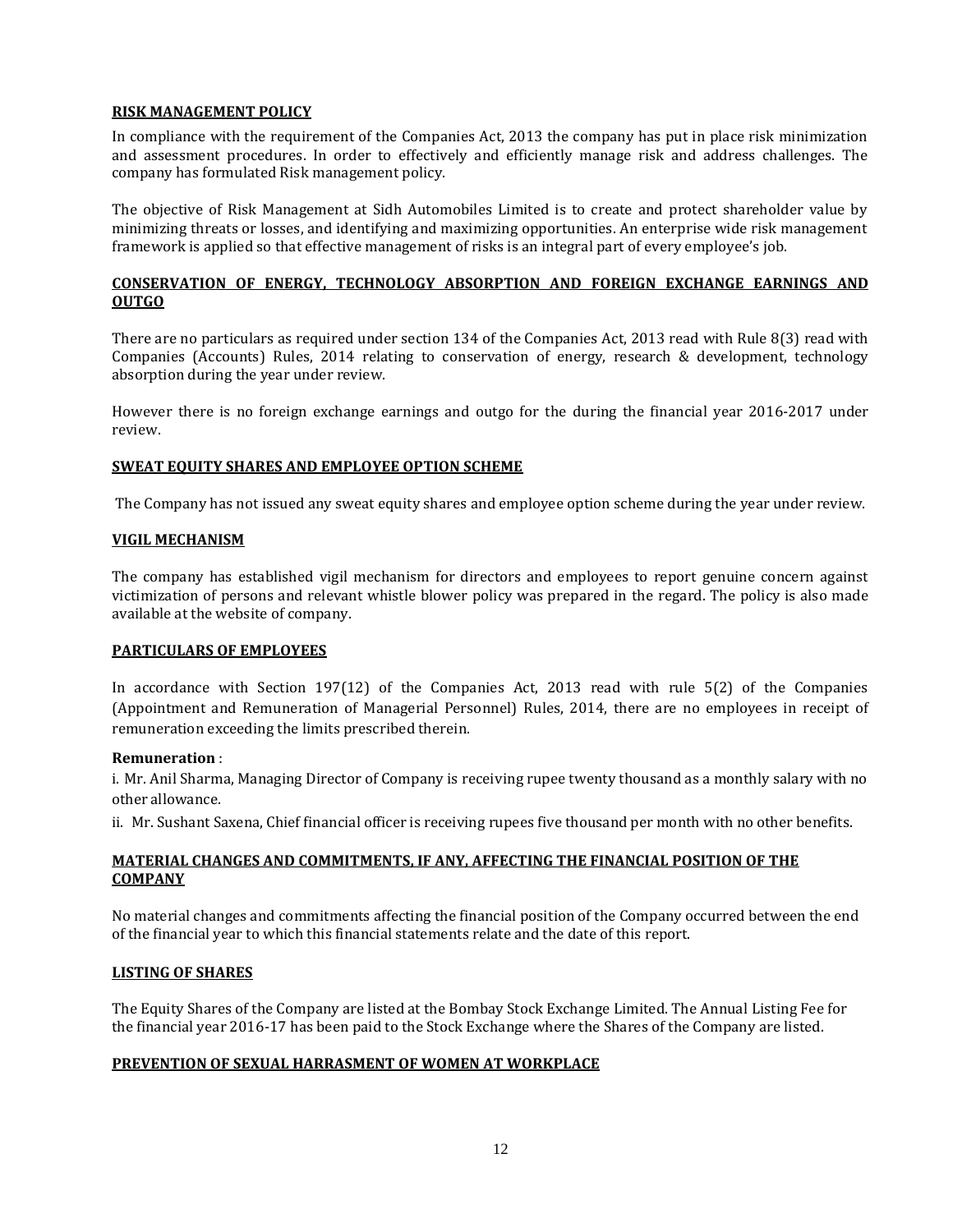The company was not required to form "Internal Complains Committee" under The Sexual Harassment of Women<br>at Morkplace (Prevention, Prohibition and Redressal) Act, 2013 at Workplace (Prevention, Prohibition and Redressal) Act, 2013

During the year under review, no complaint of sexual harassment has been filed with "Local Complains Committee.

#### **ACKNOWLEDGEMENT**

We place on record our sincere appreciation to the employees of the Company at all levels for their co-operation and dedicated services. We also thank all our customers and suppliers who are always co-operative.

We also express our sincere thanks to Bankers, Financial Institutions and the Shareholders for their continued support.

**By Order of the Board For Sidh Automobiles Limited**

**Sd/- Sd/- Anil Sharma Hari Mohan Gupta Managing Director Director DIN: 02928210 DIN: 03158551**

**Date: September 02, 2017 Place: New Delhi**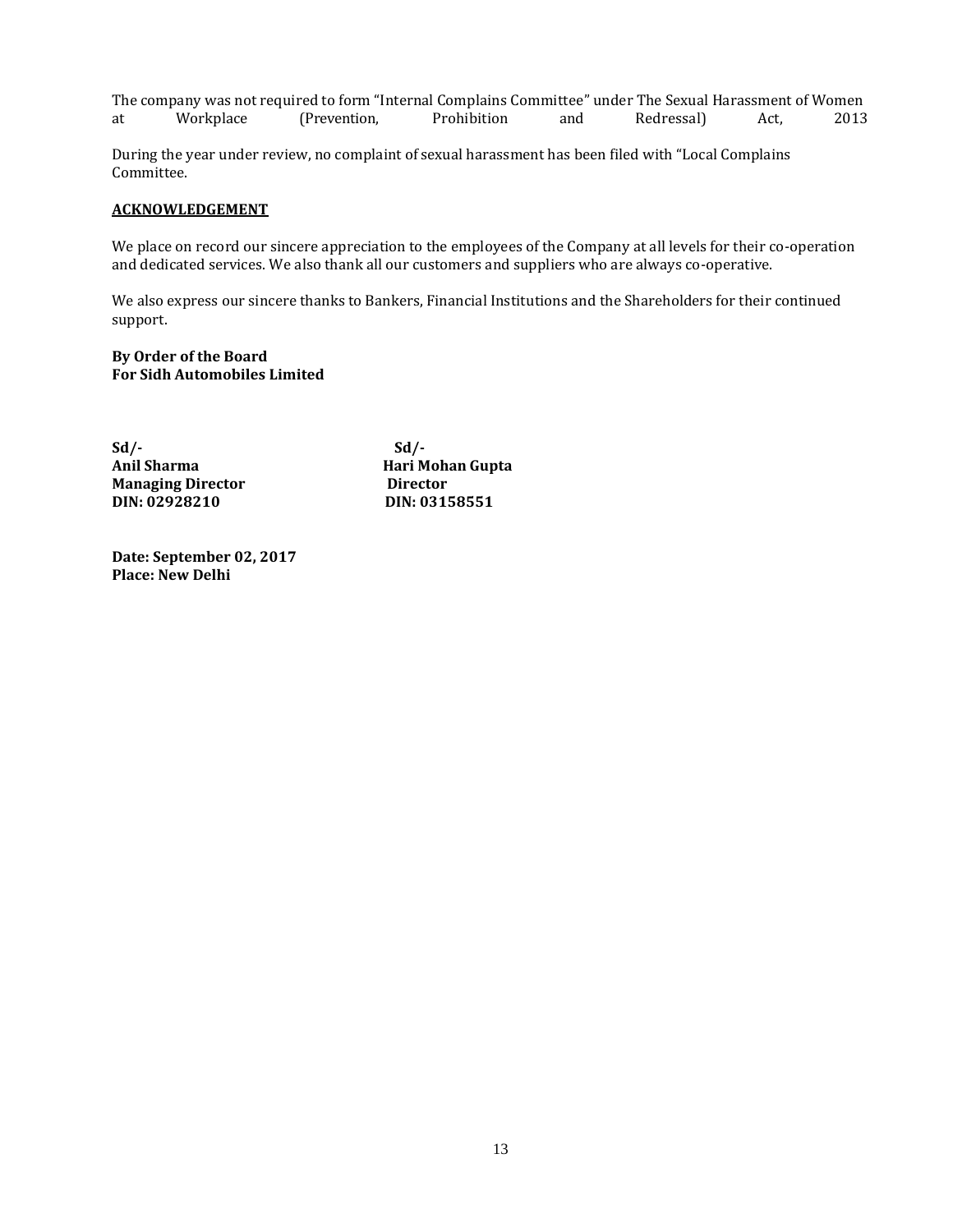# **SIDH AUTOMOBILES LIMITED**

CIN: L34102DL1985PLC020156 Registered Office: R-13, S/F Greater Kailash-I, New Delhi-110048 Website[: www.sidhgroup.in](http://www.sidhgroup.in/) Email: [sidhindia1985@gmail.com](mailto:sidhindia1985@gmail.com), Ph: 011-41704252

# **ANNEXURE - A**

**Annexure I**

**FORM NO. MGT 9 EXTRACT OF ANNUAL RETURN**

**As on financial year ended on 31.03.2017**

**Pursuant to Section 92 (3) of the Companies Act, 2013 and rule 12(1) of the Company (Management & Administration) Rules, 2014.**

# **I. REGISTRATION & OTHER DETAILS:**

| 1.               | <b>CIN</b>                                                                          | L65993DL1990PL039637                                                                                                                                              |   |
|------------------|-------------------------------------------------------------------------------------|-------------------------------------------------------------------------------------------------------------------------------------------------------------------|---|
| 2.               | <b>Registration Date</b>                                                            | 16/02/1985                                                                                                                                                        |   |
| $\overline{3}$ . | Name of the Company                                                                 | <b>SIDH AUTOMOBILES LIMITED</b>                                                                                                                                   |   |
| 4.               | Category/Sub-category<br>of the Company                                             | Category:-<br><b>1.</b> Public Company $\sqrt{}$<br>Private Company<br>2.<br>Sub-category:-                                                                       |   |
|                  |                                                                                     | 1. Government Company<br>2. Small Company<br>3. One Person Company<br>4. Subsidiary of Foreign Company<br>5. NBFC<br>6. Guarantee Company<br>7. Limited by shares | √ |
|                  |                                                                                     | 8. Unlimited Company<br>9. Company having share capital<br>10. Company not having share capital<br>11. Company Registered under Section                           |   |
| 5.               | Address of the<br>Registered office &<br>contact details                            | R-13, S/F Greater Kailash-I, New Delhi-110048                                                                                                                     |   |
| 6.               | Whether listed<br>Company                                                           | <b>YES</b>                                                                                                                                                        |   |
| 7.               | Name, Address &<br>contact details of the<br>Registrar & Transfer<br>Agent, if any. | Skyline Financial Services Private Limited<br>D-153/A, Phase-I, Okhla Industrial Area, new Delhi-110020<br>Contact No.-+91-11-26812682                            |   |

#### **II. PRINCIPAL BUSINESS ACTIVITIES OF THE COMPANY (All** the business activities contributing 10 % or more of the total turnover of the company shall be stated)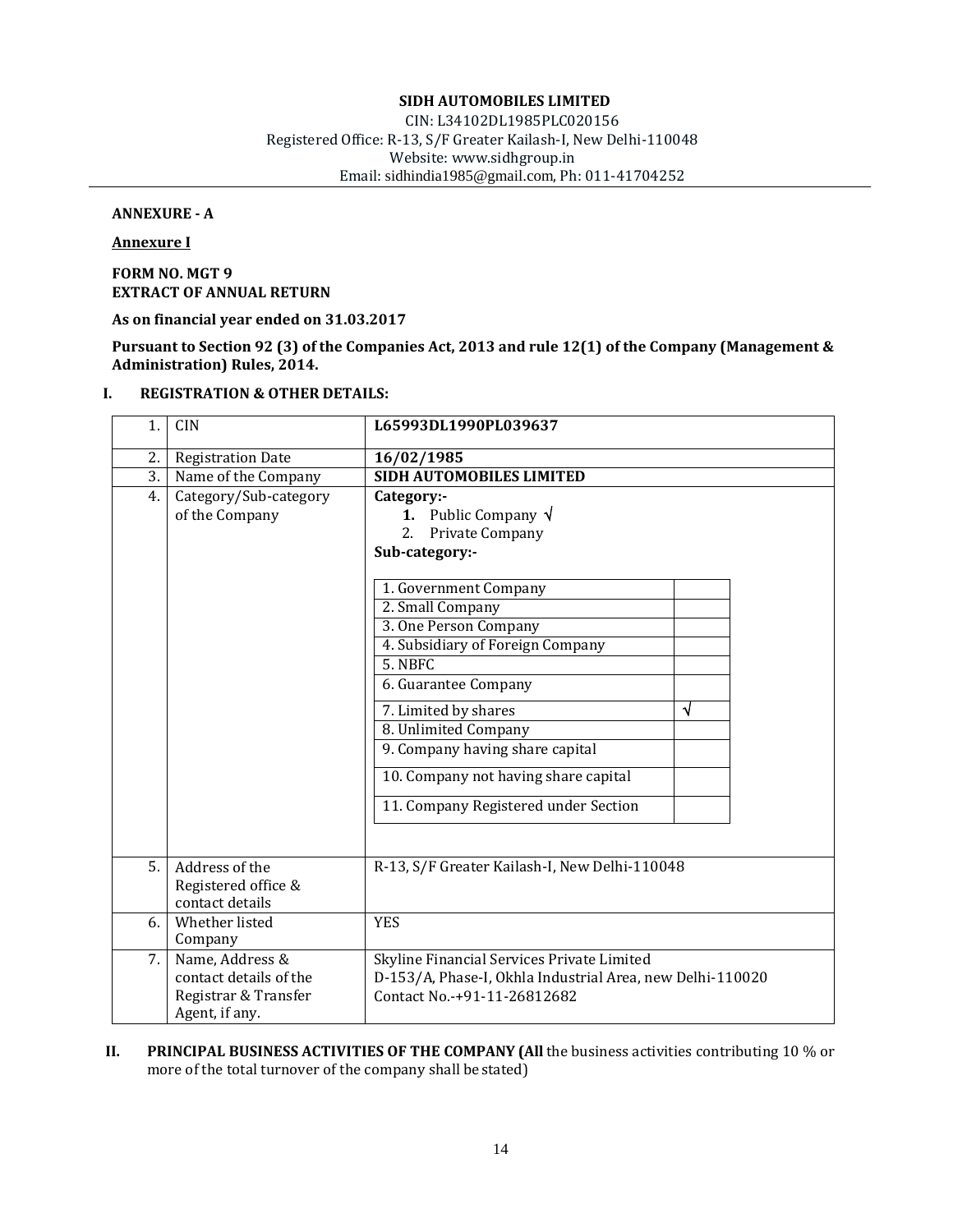| .ن  | Name and Description of main | NIC Code of the | % to total turnover of the |
|-----|------------------------------|-----------------|----------------------------|
| No. | products / services          | Product/service | company                    |
|     | Financial service activities | 641             |                            |

# **III. PARTICULARS OF HOLDING, SUBSIDIARY AND ASSOCIATE COMPANIES-**

\*The company has subsidiary, Associate and Holding Company.

| S.No. | Name                             | CIN Number            | % Holding | Section under<br>Company Act,<br>2013 |
|-------|----------------------------------|-----------------------|-----------|---------------------------------------|
|       | Wholly Organic Pvt. Ltd.         | U74999DL2016PTC304220 | 100%      | 2(87)                                 |
|       | Wholly Joy Products Pvt. Ltd.    | U15549DL2016PTC303410 | 100%      | 2(87)                                 |
|       | Sunrise Bliss Organics Pvt. Ltd. | U15209DL2016PTC303305 | 100%      | 2(87)                                 |
|       | Wholly Cow dairy Pvt. Ltd.       | U70102UP2013PTC059605 | 100%      | 2(87)                                 |
|       | Wholly Organic Products Pvt. Ltd | U74999DL2016PTC308070 | 100%      | 2(87)                                 |

**IV. SHARE HOLDING PATTERN (Equity Share Capital Breakup as percentage of Total Equity)** Category-wise Share Holding

| Category<br>of<br><b>Sharehold</b><br>ers     | the year   | No. of Shares held at the beginning of |        |                               | year          | No. of Shares held at the end of the |                  |                                |                           |  |
|-----------------------------------------------|------------|----------------------------------------|--------|-------------------------------|---------------|--------------------------------------|------------------|--------------------------------|---------------------------|--|
|                                               | Dema<br>t  | Physi<br>cal                           | Total  | $%$ of<br>Total<br>Share<br>S | De<br>ma<br>t | Phys<br>ical                         | Total            | $\%$ of<br>Total<br>Share<br>S |                           |  |
| A. Prom<br>oter                               |            |                                        |        |                               |               |                                      |                  |                                |                           |  |
| 1) Indian<br>a) Individ<br>ual/<br><b>HUF</b> | Nil        | 459450                                 | 459450 | 15.51<br>$\%$                 | Nil           | 459450                               | 459450           | 15.51<br>$\%$                  | N <sub>o</sub><br>Change  |  |
| b) Centra<br>l Govt                           | Nil        | Nil                                    | Nil    | Nil                           | Nil           | Nil                                  | Nil              | Nil                            | N <sub>o</sub><br>Change  |  |
| c) State<br>Govt(s)                           | Nil        | Nil                                    | Nil    | Nil                           | Nil           | Nil                                  | Nil              | Nil                            | No<br>Change              |  |
| d) Bodies<br>Corp                             | Nil        | Nil                                    | Nil    | Nil                           | Nil           | $\overline{Nil}$                     | $\overline{Nil}$ | $\overline{Nil}$               | $\overline{No}$<br>Change |  |
| e) Banks<br>$/$ FI                            | Nil        | Nil                                    | Nil    | Nil                           | Nil           | Nil                                  | Nil              | Nil                            | N <sub>o</sub><br>Change  |  |
| f)<br>Any<br>Other                            | Nil        | Nil                                    | Nil    | Nil                           | Nil           | Nil                                  | Nil              | Nil                            | N <sub>o</sub><br>Change  |  |
| Sub-<br>total(A)(1)<br>$\cdot$                | <b>Nil</b> | 459450                                 | 459450 | 15.5<br>$1\%$                 | <b>Nil</b>    | 459450                               | 459450           | 15.5<br>$1\%$                  | N <sub>o</sub><br>Change  |  |
| 2) Foreig<br>$\boldsymbol{n}$                 |            |                                        |        |                               |               |                                      |                  |                                |                           |  |
| g) NRIs-<br>Individ<br>uals                   | Nil        | Nil                                    | Nil    | Nil                           | Nil           | Nil                                  | Nil              | Nil                            | N <sub>o</sub><br>Change  |  |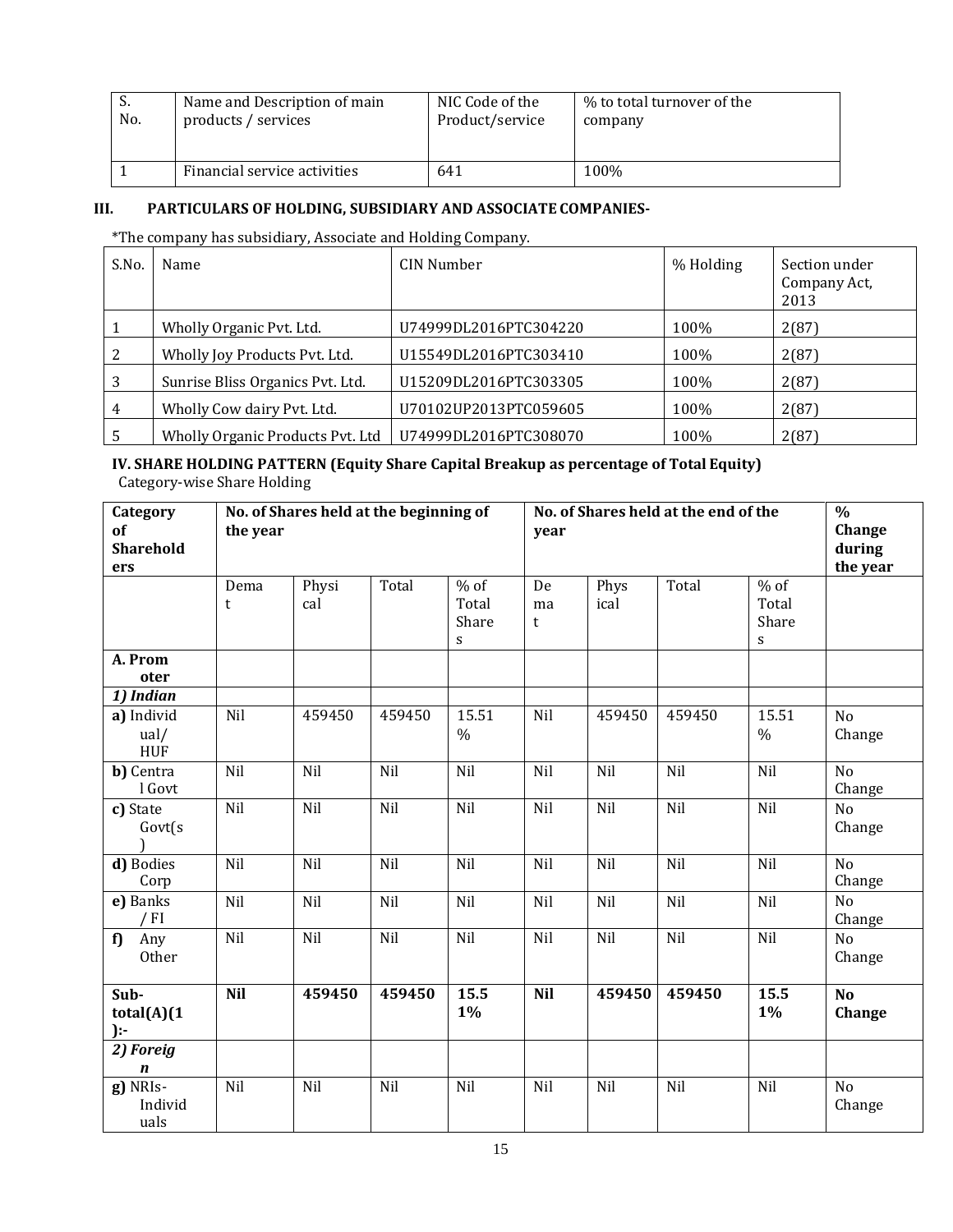| h) Other-<br>Individ                                                                        | Nil        | Nil        | Nil               | Nil           | Nil        | Nil        | Nil               | Nil           | No<br>Change             |
|---------------------------------------------------------------------------------------------|------------|------------|-------------------|---------------|------------|------------|-------------------|---------------|--------------------------|
| uals<br><b>Bodies</b><br>i)                                                                 | Nil        | Nil        | Nil               | Nil           | Nil        | Nil        | Nil               | Nil           | N <sub>o</sub>           |
| Corp.                                                                                       |            |            |                   |               |            |            |                   |               | Change                   |
| <b>Banks</b><br>j)<br>$/$ FI                                                                | Nil        | Nil        | Nil               | Nil           | Nil        | Nil        | Nil               | Nil           | N <sub>o</sub><br>Change |
| k) Any<br>Other<br>$\cdots$                                                                 | Nil        | Nil        | Nil               | Nil           | Nil        | Nil        | Nil               | Nil           | N <sub>o</sub><br>Change |
| <b>Subtotal</b>                                                                             | <b>Nil</b> | <b>Nil</b> | <b>Nil</b>        | <b>Nil</b>    | <b>Nil</b> | <b>Nil</b> | <b>Nil</b>        | <b>Nil</b>    | N <sub>o</sub>           |
| $\overline{(A)(2)}$ :-                                                                      |            |            |                   |               |            |            |                   |               | Change                   |
| <b>Total</b><br><b>Sharehold</b><br>ing of<br>Promoter<br>$S(A)=A(A)$<br>$(1) + (A)$<br>(2) | <b>Nil</b> | 459<br>450 | 45945<br>$\bf{0}$ | 15.5<br>$1\%$ | <b>Nil</b> | 459<br>450 | 45945<br>$\bf{0}$ | 15.5<br>$1\%$ | N <sub>o</sub><br>Change |
| <b>B.</b> Public<br><b>Share</b><br>holdin<br>$\mathbf G$                                   |            |            |                   |               |            |            |                   |               |                          |
| 1. Instit<br>ution<br>$\pmb{S}$                                                             |            |            |                   |               |            |            |                   |               |                          |
| a) Mutu<br>al<br>Fund<br>S                                                                  | Nil        | Nil        | Nil               | Nil           | Nil        | Nil        | Nil               | Nil           | No<br>Change             |
| b) Bank<br>s / FI                                                                           | Nil        | Nil        | Nil               | Nil           | Nil        | Nil        | Nil               | Nil           | No<br>Change             |
| c) Centr<br>al<br>Govt                                                                      | Nil        | Nil        | Nil               | Nil           | Nil        | Nil        | Nil               | Nil           | No<br>Change             |
| d) State<br>Govt<br>s)                                                                      | Nil        | Nil        | Nil               | Nil           | Nil        | Nil        | Nil               | Nil           | No<br>Change             |
| e) Ventu<br>$\rm re$<br>Capit<br>al<br>Fund<br>S                                            | Nil        | Nil        | Nil               | Nil           | Nil        | Nil        | Nil               | Nil           | No<br>Change             |
| f)<br>Insur<br>ance<br>Comp<br>anies                                                        | Nil        | Nil        | Nil               | Nil           | Nil        | Nil        | Nil               | Nil           | No<br>Change             |
| g) FIIs                                                                                     | Nil        | Nil        | Nil               | Nil           | Nil        | Nil        | Nil               | Nil           | No<br>Change             |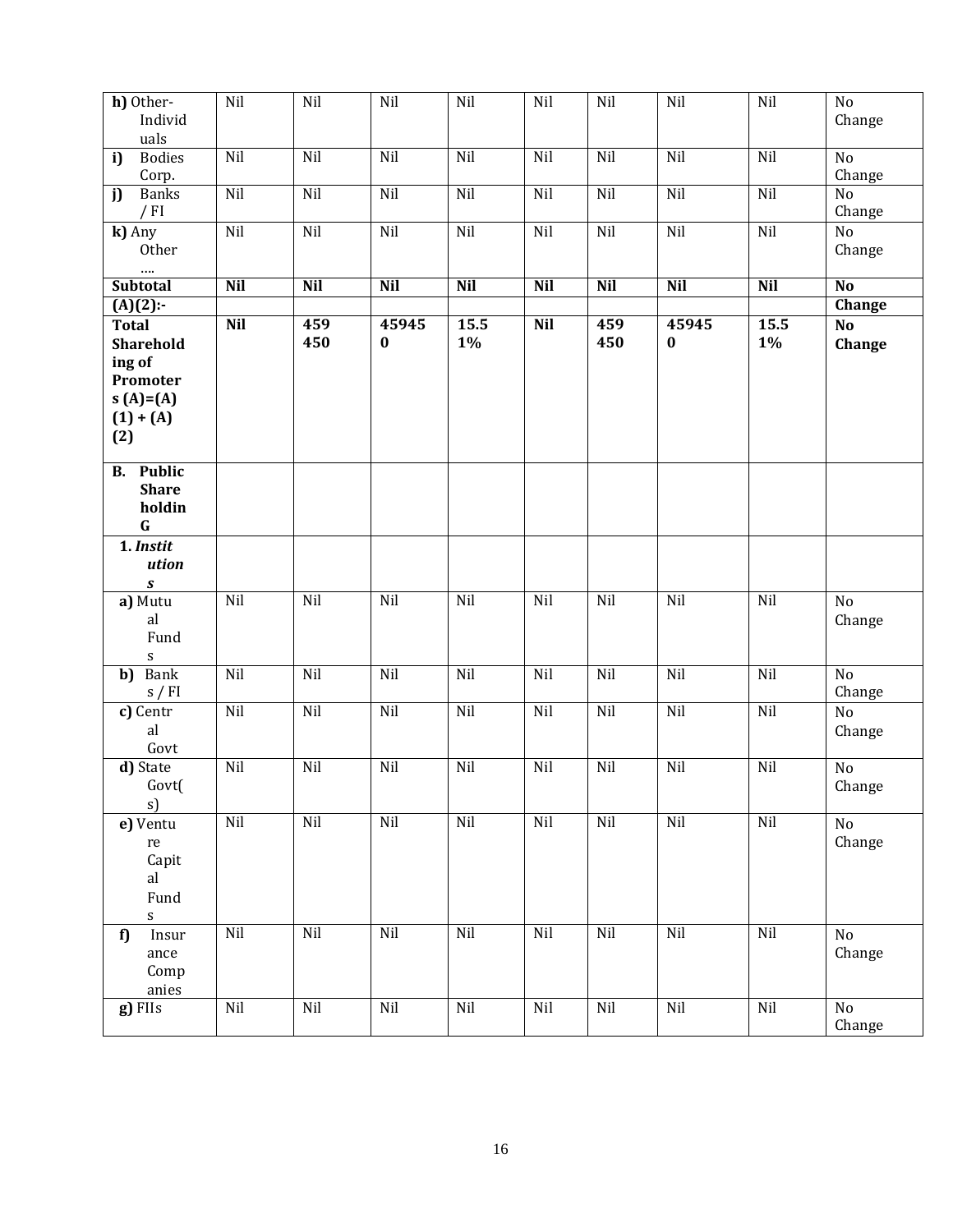| h) Forei<br>gn<br>Ventu<br>$\rm re$<br>Capit<br>al<br>Fund<br>${\mathsf S}$                                                                                                                                                       | Nil              | Nil           | Nil           | Nil                 | Nil        | Nil           | Nil           | Nil                        | $\rm No$<br>Change      |
|-----------------------------------------------------------------------------------------------------------------------------------------------------------------------------------------------------------------------------------|------------------|---------------|---------------|---------------------|------------|---------------|---------------|----------------------------|-------------------------|
| Other<br>i)<br>${\bf S}$<br>(speci<br>fy)                                                                                                                                                                                         | $\rm Nil$        | Nil           | Nil           | Nil                 | Nil        | $\rm Nil$     | Nil           | Nil                        | $\rm No$<br>Change      |
| Sub-<br>total(<br>B)(1)                                                                                                                                                                                                           | <b>Nil</b>       | <b>Nil</b>    | <b>Nil</b>    | <b>Nil</b>          | <b>Nil</b> | <b>Nil</b>    | <b>Nil</b>    | <b>Nil</b>                 | $\mathbf{No}$<br>Change |
|                                                                                                                                                                                                                                   |                  |               |               |                     |            |               |               |                            |                         |
| $\overline{2}$ .<br>Non<br>Instit<br>ution<br>$\boldsymbol{\mathsf{s}}$                                                                                                                                                           |                  |               |               |                     |            |               |               |                            |                         |
| a) Bodie<br>${\mathbf S}$<br>Corp.<br>(i)<br>India<br>$\mathbf n$<br>(ii)<br><b>Overs</b><br>$_{\rm eas}$                                                                                                                         | Nil              | 722300        | 722300        | 24.38<br>$\%$       | Nil        | 722800        | 722800        | $\overline{24.40}$<br>$\%$ | No<br>Change            |
| b) Indivi<br>duals<br>(i)<br>Indivi<br>dual<br>share<br>holde<br>$\mathbf{r}\mathbf{s}$<br>holdi<br>$\rm ng$<br>$\bf nomi$<br>$\operatorname{nal}$<br>share<br>capita<br>l upto<br><b>Rs. 2</b><br>lakh<br>(ii)<br>Indivi<br>dual | Nil<br>$\rm Nil$ | Nil<br>136300 | Nil<br>136300 | Nil<br>4.60<br>$\%$ | Nil<br>Nil | Nil<br>136300 | Nil<br>136300 | Nil<br>4.60<br>$\%$        | No<br>Change            |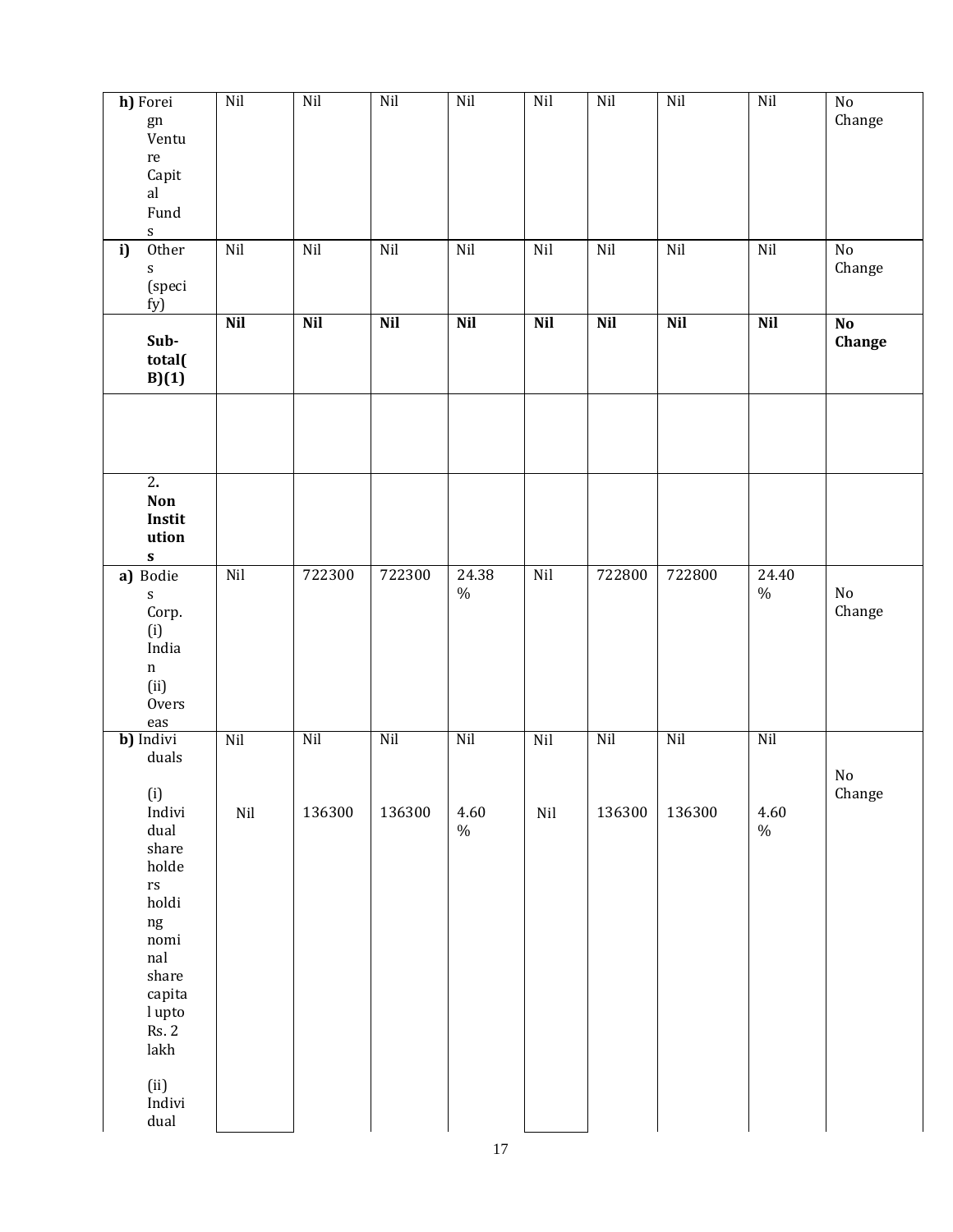| share<br>holde<br>$\mathop{\text{rs}}$<br>holdi<br>ng<br>nomi<br>nal<br>share<br>capita<br>$\ln$<br>exces<br>$\boldsymbol{s}$ of<br>Rs 1<br>lakh | Nil        | 1644250                    | 1644250                    | 55.50<br>$\%$      | Nil        |                            | 1643750 1643750            | 55.49<br>$\frac{0}{0}$ | $\rm No$<br>Change        |
|--------------------------------------------------------------------------------------------------------------------------------------------------|------------|----------------------------|----------------------------|--------------------|------------|----------------------------|----------------------------|------------------------|---------------------------|
| Other<br>c)<br>s(Spe                                                                                                                             | Nil        | Nil                        | Nil                        | Nil                | Nil        | Nil                        | Nil                        | Nil                    | No<br>Change              |
| cify)                                                                                                                                            |            |                            |                            |                    |            |                            |                            |                        |                           |
| Sub-<br>total(<br>B)(2)                                                                                                                          | Nil        | 178055<br>$\boldsymbol{0}$ | 178055<br>$\boldsymbol{0}$ | 60.10<br>$\%$      | Nil        | 178005<br>$\boldsymbol{0}$ | 178005<br>$\boldsymbol{0}$ | 60.09<br>$\%$          | $\overline{No}$<br>Change |
| Total<br>Publi<br>$\mathsf{C}$<br>Share<br>holdi<br>$\rm ng$<br>$(B)=$ (<br>B)(1)<br>$\boldsymbol{+}$<br>(B)(2)                                  | Nil        | 178055<br>$\boldsymbol{0}$ | 178055<br>$\boldsymbol{0}$ | 60.10<br>$\%$      | Nil        | 178005<br>$\boldsymbol{0}$ | 178005<br>$\boldsymbol{0}$ | 60.09<br>$\%$          | $\rm No$<br>Change        |
| C. Shar<br>es<br>held<br>by<br>Custo<br>dian<br>for<br><b>GDRs</b><br>$\pmb{\&}$<br><b>ADRs</b>                                                  | Nil        | Nil                        | Nil                        | Nil                | Nil        | Nil                        | Nil                        | Nil                    | $\rm No$<br>Change        |
| Gran<br>$\mathbf d$<br><b>Total</b><br>$(A+B)$<br>$+C$                                                                                           | <b>Nil</b> | 296230<br>$\bf{0}$         | 29623<br>$00\,$            | <b>100</b><br>$\%$ | <b>Nil</b> | 296230<br>$\bf{0}$         | 29623<br>$00\,$            | <b>100</b><br>$\%$     | N <sub>o</sub><br>Change  |

**B) Shareholding of Promoter-**

| N | <b>Shareho</b><br>ider's<br><b>Name</b> | Shareholding at the<br>beginning of the year | Shareholding at the end of the year | $\%$<br>change<br>m |
|---|-----------------------------------------|----------------------------------------------|-------------------------------------|---------------------|
|---|-----------------------------------------|----------------------------------------------|-------------------------------------|---------------------|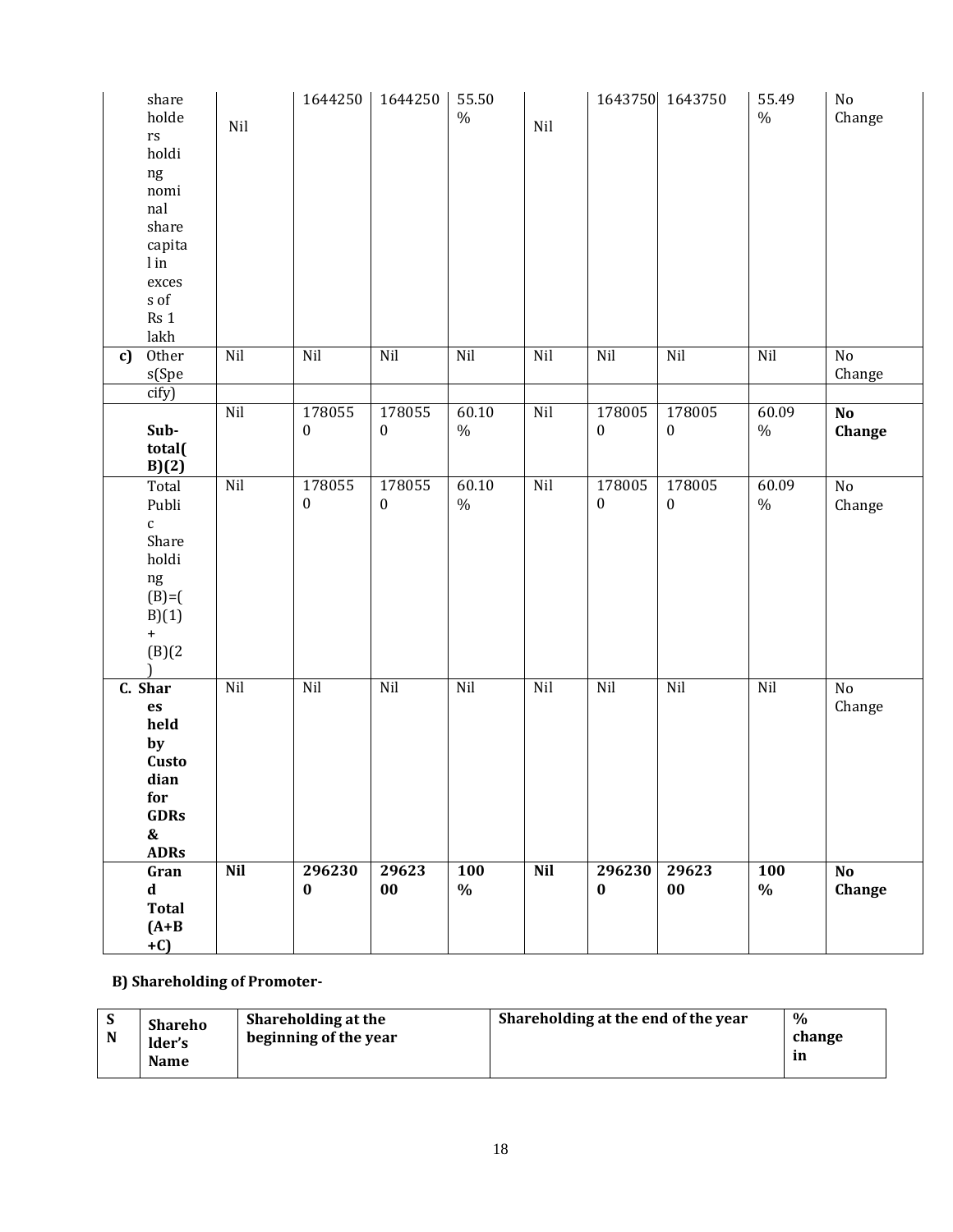|   |          | No. of<br>Share<br>S | $%$ of<br>total<br>Share<br>s of<br>the<br>compa<br>ny | %of<br>Shares<br>Pledged<br>encumb<br>ered to<br>total<br>shares | No. of<br>Share<br>S | % of total<br>Shares of<br>the<br>company | %of<br>Shares<br>Pledged /<br>encumber<br>ed to total<br>shares | sharehol<br>ding<br>during<br>the year |
|---|----------|----------------------|--------------------------------------------------------|------------------------------------------------------------------|----------------------|-------------------------------------------|-----------------------------------------------------------------|----------------------------------------|
| 1 | Mr.      |                      |                                                        |                                                                  |                      |                                           |                                                                 | N <sub>0</sub>                         |
|   | Harvind  | 2123                 |                                                        |                                                                  | 2123                 |                                           |                                                                 | Change                                 |
|   | er Singh | 50                   | 7.17                                                   | $\overline{\phantom{a}}$                                         | 50                   | 7.17                                      | $\overline{\phantom{a}}$                                        |                                        |
| 2 | Ms.      |                      |                                                        |                                                                  |                      |                                           |                                                                 | No                                     |
|   | Urvashi  | 1235                 |                                                        |                                                                  | 1235                 |                                           |                                                                 | Change                                 |
|   | Mittal   | 50                   | 4.17                                                   | $\overline{\phantom{a}}$                                         | 50                   | 4.17                                      | $\overline{\phantom{a}}$                                        |                                        |
| 3 | Ms. Puja |                      |                                                        |                                                                  |                      |                                           |                                                                 | No                                     |
|   | Mittal   | 1235                 |                                                        |                                                                  | 1235                 |                                           |                                                                 | Change                                 |
|   |          | 50                   | 4.17                                                   | $\overline{\phantom{a}}$                                         | 50                   | 4.17                                      | $\overline{\phantom{a}}$                                        |                                        |

# **C) Change in Promoters' Shareholding (please specify, if there is no change)**

| <b>SN</b> | <b>Particulars</b>                                                                                                                                                                             | Shareholding at the beginning<br>of the year                               |                                           | <b>Cumulative Shareholding</b><br>during the year |                                        |  |
|-----------|------------------------------------------------------------------------------------------------------------------------------------------------------------------------------------------------|----------------------------------------------------------------------------|-------------------------------------------|---------------------------------------------------|----------------------------------------|--|
|           |                                                                                                                                                                                                | No. of shares                                                              | % of total<br>shares of<br>the<br>company | No. of<br>shares                                  | % of total<br>shares of the<br>company |  |
|           | At the beginning of the year                                                                                                                                                                   | 459450                                                                     | 15.51%                                    | 459450                                            | 15.51%                                 |  |
|           | Date wise Increase / Decrease in<br>Promoters Shareholding during the<br>year specifying the reasons for<br>increase / decrease (e.g. allotment<br>/transfer / bonus/ sweat equity<br>$etc.$ : | THERE WAS NO CHANGE IN SHAREHOLDING OF<br><b>PROMOTERS DURING THE YEAR</b> |                                           |                                                   |                                        |  |
|           | At the end of the year                                                                                                                                                                         | 459450                                                                     | 15.51%                                    | 459450                                            | 15.51%                                 |  |

#### **D) Shareholding Pattern of top ten Shareholders: (Other than Directors, Promoters and Holders of GDRs and ADRs):**

| <b>SN</b><br>1 | <b>Arrant Apparels Private Limited</b> | Shareholding at the<br>beginning<br>of the year |                                                | Cumulative<br>Shareholding during<br>the<br>year |                                                |
|----------------|----------------------------------------|-------------------------------------------------|------------------------------------------------|--------------------------------------------------|------------------------------------------------|
|                |                                        | No. of<br>shares                                | $%$ of<br>total<br>shares of<br>the<br>company | No. of<br>shares                                 | $%$ of<br>total<br>shares of<br>the<br>company |
|                | At the beginning of the year           | 147600                                          | 4.98                                           | 147600                                           | 4.98                                           |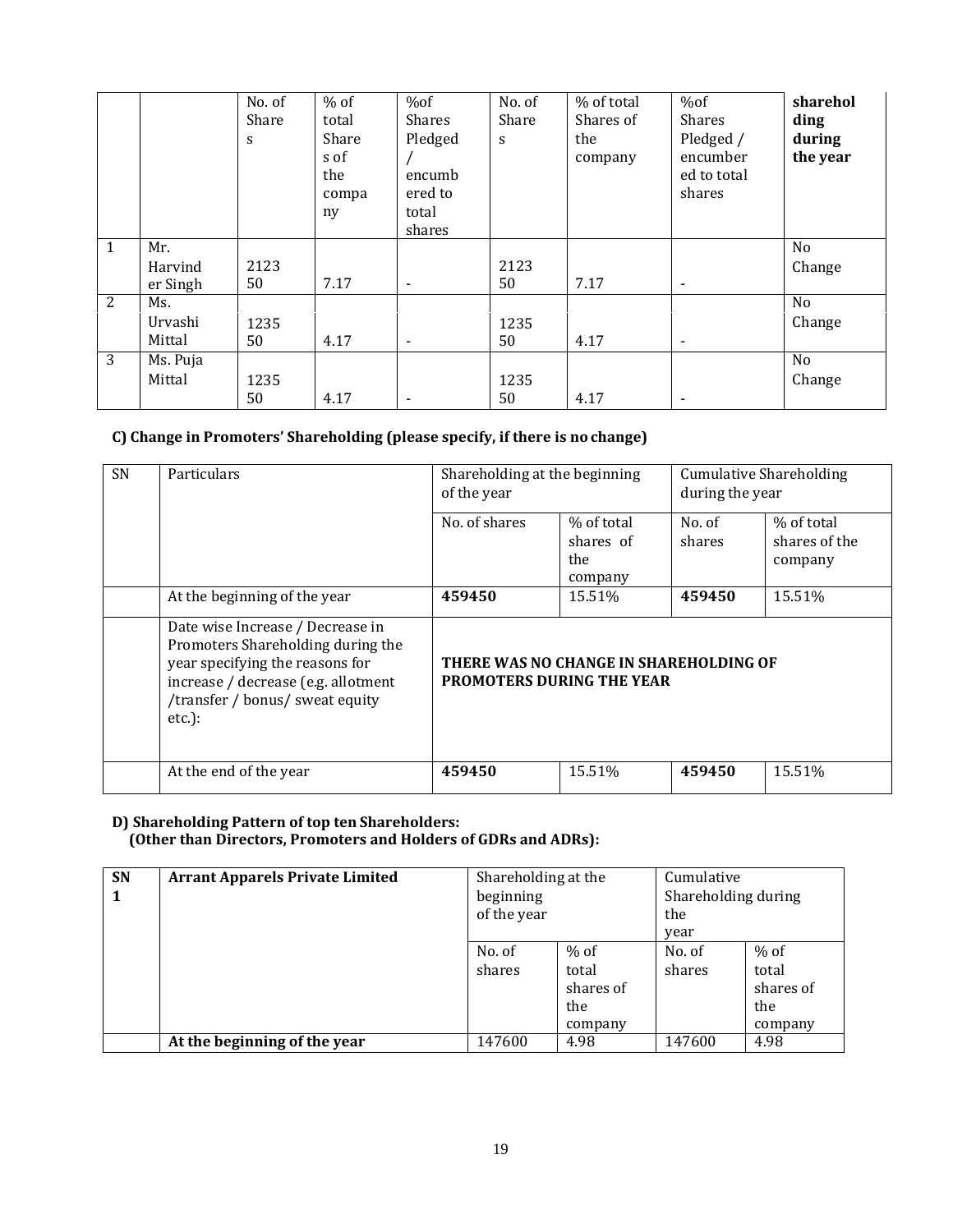|                | Date wise Increase / Decrease in<br><b>Promoters Shareholding during the</b> |                     |                |                     |           |
|----------------|------------------------------------------------------------------------------|---------------------|----------------|---------------------|-----------|
|                | year specifying the reasons for<br>increase /decrease (e.g. allotment /      |                     |                |                     |           |
|                | transfer / bonus/ sweat equity etc.):                                        |                     |                |                     |           |
|                | At the end of the year                                                       | 147600              | 4.98           | 147600              | 4.98      |
| SN             | Fragrance Infra build Private Limited                                        | Shareholding at the |                | Cumulative          |           |
| $\overline{2}$ |                                                                              | beginning           |                | Shareholding during |           |
|                |                                                                              | of the year         |                | the year            |           |
|                |                                                                              | No. of              | $%$ of         | No. of              | $%$ of    |
|                |                                                                              | shares              | total          | shares              | total     |
|                |                                                                              |                     | shares of      |                     | shares of |
|                |                                                                              |                     | the            |                     | the       |
|                |                                                                              |                     | company        |                     | company   |
|                | At the beginning of the year                                                 | 147600              | 4.98           | 147600              | 4.98      |
|                | Date wise Increase / Decrease in                                             |                     |                |                     |           |
|                | <b>Promoters Shareholding during the</b>                                     |                     |                |                     |           |
|                | year specifying the reasons for                                              |                     |                |                     |           |
|                | increase /decrease (e.g. allotment /                                         |                     |                |                     |           |
|                | transfer / bonus/ sweat equity etc.):<br>At the end of the year              | 147600              | 4.98           | 147600              | 4.98      |
| SN             | <b>Symbolic Hotels Private Limited</b>                                       | Shareholding at the |                | Cumulative          |           |
| 3              |                                                                              | beginning           |                | Shareholding during |           |
|                |                                                                              | of the year         |                | the                 |           |
|                |                                                                              |                     |                | year                |           |
|                |                                                                              | No. of              | $%$ of         | No. of              | $%$ of    |
|                |                                                                              | shares              | total          | shares              | total     |
|                |                                                                              |                     | shares of      |                     | shares of |
|                |                                                                              |                     | the            |                     | the       |
|                |                                                                              |                     | company        |                     | company   |
|                | At the beginning of the year                                                 | 145600              | 4.92           | 145600              | 4.92      |
|                | Date wise Increase / Decrease in                                             |                     |                |                     |           |
|                | <b>Promoters Shareholding during the</b><br>year specifying the reasons for  |                     |                |                     |           |
|                | increase /decrease (e.g. allotment /                                         |                     |                |                     |           |
|                | transfer / bonus/ sweat equity etc.):                                        |                     |                |                     |           |
|                | At the end of the year                                                       | 145600              | 4.92           | 145600              | 4.92      |
| <b>SN</b>      | <b>Elmsford Life Science Private Limited</b>                                 | Shareholding at the |                | Cumulative          |           |
| 4              |                                                                              | beginning           |                | Shareholding during |           |
|                |                                                                              | of the year         |                | the                 |           |
|                |                                                                              |                     |                | year                |           |
|                |                                                                              | No. of              | $%$ of         | No. of              | $%$ of    |
|                |                                                                              | shares              | total          | shares              | total     |
|                |                                                                              |                     | shares of      |                     | shares of |
|                |                                                                              |                     | the            |                     | the       |
|                |                                                                              |                     | company        |                     | company   |
|                | At the beginning of the year                                                 | 142200              | 4.80           | 142200              | 4.80      |
|                | Date wise Increase / Decrease in<br>Promoters Shareholding during the        | $\blacksquare$      | $\blacksquare$ |                     |           |
|                | year specifying the reasons for                                              |                     |                |                     |           |
|                | increase /decrease (e.g. allotment /                                         |                     |                |                     |           |
|                | transfer / bonus/ sweat equity etc.):                                        |                     |                |                     |           |
|                | At the end of the year                                                       | 142200              | 4.80           | 142200              | 4.80      |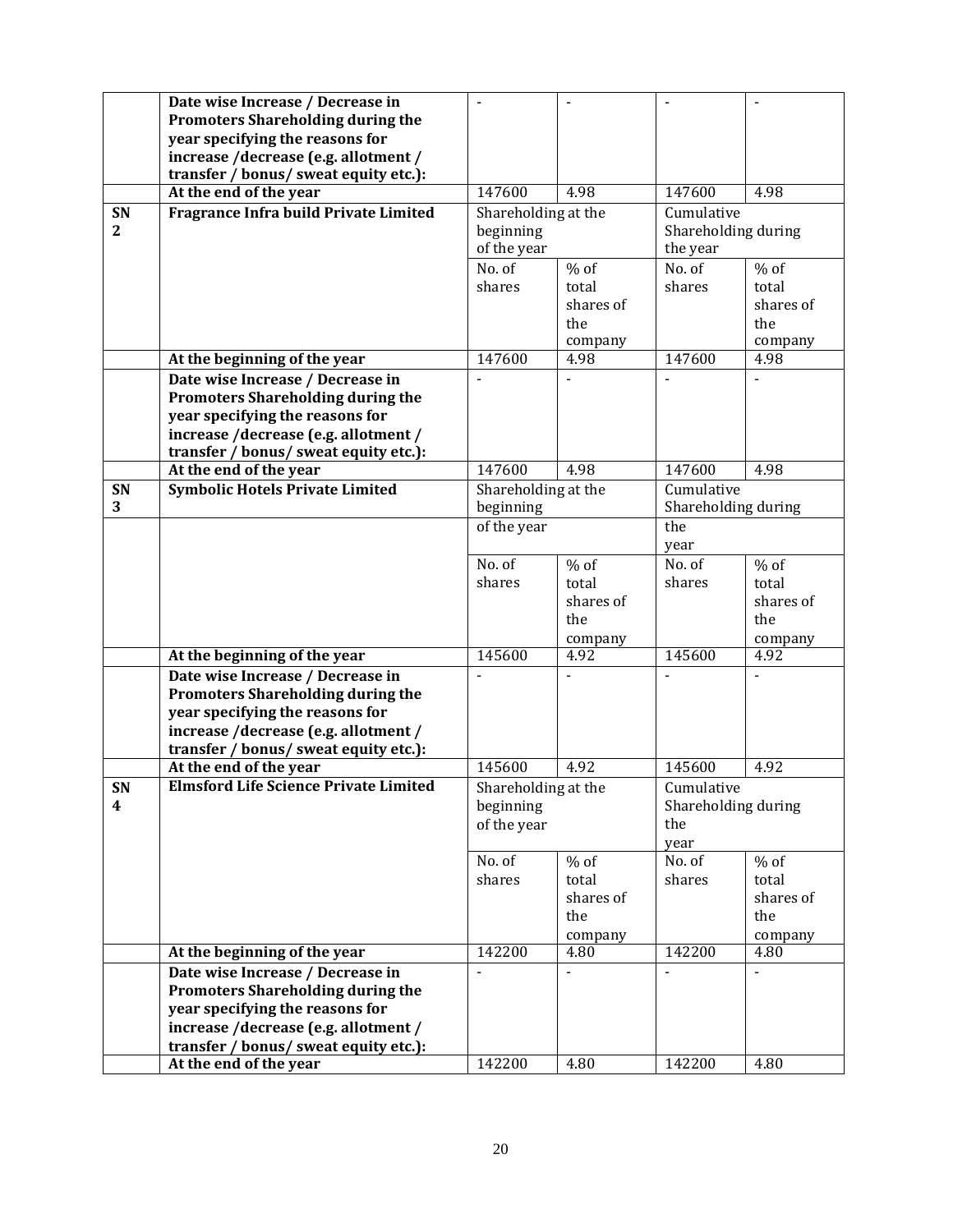| SN | Lakhan                                                                        | Shareholding at the              |                 | Cumulative          |                 |  |
|----|-------------------------------------------------------------------------------|----------------------------------|-----------------|---------------------|-----------------|--|
| 5  |                                                                               | beginning                        |                 | Shareholding during |                 |  |
|    |                                                                               | of the year                      |                 | the                 |                 |  |
|    |                                                                               |                                  |                 | year                |                 |  |
|    |                                                                               | No. of                           | $%$ of          | No. of              | $%$ of          |  |
|    |                                                                               | shares                           | total           | shares              | total           |  |
|    |                                                                               |                                  | shares of       |                     | shares of       |  |
|    |                                                                               |                                  | the             |                     | the             |  |
|    |                                                                               |                                  | company         |                     | company         |  |
|    | At the beginning of the year                                                  | 141000                           | 4.76            | 141000              | 4.76            |  |
|    | Date wise Increase / Decrease in                                              |                                  | $\blacksquare$  |                     |                 |  |
|    | <b>Promoters Shareholding during the</b>                                      |                                  |                 |                     |                 |  |
|    | year specifying the reasons for                                               |                                  |                 |                     |                 |  |
|    | increase /decrease (e.g. allotment /                                          |                                  |                 |                     |                 |  |
|    | transfer / bonus/ sweat equity etc.):                                         |                                  |                 |                     |                 |  |
|    | At the end of the year                                                        | 141000                           | 4.76            | 141000              | 4.76            |  |
| SN | <b>Heaven Media Private Limited</b>                                           | Shareholding at the              |                 | Cumulative          |                 |  |
| 6  |                                                                               | beginning                        |                 | Shareholding during |                 |  |
|    |                                                                               | of the year                      |                 | the                 |                 |  |
|    |                                                                               |                                  |                 | year                |                 |  |
|    |                                                                               | No. of                           | $%$ of          | No. of              | $%$ of          |  |
|    |                                                                               | shares                           | total           | shares              | total           |  |
|    |                                                                               |                                  | shares of       |                     | shares of       |  |
|    |                                                                               |                                  | the             |                     | the             |  |
|    |                                                                               |                                  | company         |                     | company         |  |
|    | At the beginning of the year                                                  | 139300                           | 4.70            | 139300              | 4.70            |  |
|    | Date wise Increase / Decrease in                                              |                                  |                 |                     |                 |  |
|    | <b>Promoters Shareholding during the</b>                                      |                                  |                 |                     |                 |  |
|    | year specifying the reasons for                                               |                                  |                 |                     |                 |  |
|    | increase /decrease (e.g. allotment /                                          |                                  |                 |                     |                 |  |
|    | transfer / bonus/ sweat equity etc.):                                         |                                  |                 |                     |                 |  |
|    | At the end of the year                                                        | 139300                           | 4.70            | 139300              | 4.70            |  |
| SN | <b>Amit Kumar Sharma</b>                                                      | Shareholding at the              |                 | Cumulative          |                 |  |
| 7  |                                                                               | beginning                        |                 | Shareholding during |                 |  |
|    |                                                                               | of the year                      |                 | the                 |                 |  |
|    |                                                                               |                                  |                 | year                |                 |  |
|    |                                                                               | No. of                           | $%$ of          | No. of              | $%$ of          |  |
|    |                                                                               | shares                           | total           | shares              | total           |  |
|    |                                                                               |                                  | shares of       |                     | shares of       |  |
|    |                                                                               |                                  | the             |                     | the             |  |
|    |                                                                               | 132000                           | company<br>4.46 | 132000              | company<br>4.46 |  |
|    | At the beginning of the year                                                  | $\overline{a}$                   | $\overline{a}$  | $\overline{a}$      |                 |  |
|    | Date wise Increase / Decrease in                                              |                                  |                 |                     | $\overline{a}$  |  |
|    | Promoters Shareholding during the                                             |                                  |                 |                     |                 |  |
|    | year specifying the reasons for                                               |                                  |                 |                     |                 |  |
|    | increase /decrease (e.g. allotment /<br>transfer / bonus/ sweat equity etc.): |                                  |                 |                     |                 |  |
|    | At the end of the year                                                        | 132000                           | 4.46            | 132000              | 4.46            |  |
| SN | Narendra Kumar Sharma                                                         |                                  |                 | Cumulative          |                 |  |
| 8  |                                                                               | Shareholding at the<br>beginning |                 | Shareholding during |                 |  |
|    |                                                                               | of the year                      |                 |                     |                 |  |
|    |                                                                               |                                  |                 | the                 |                 |  |
|    |                                                                               |                                  |                 | year                |                 |  |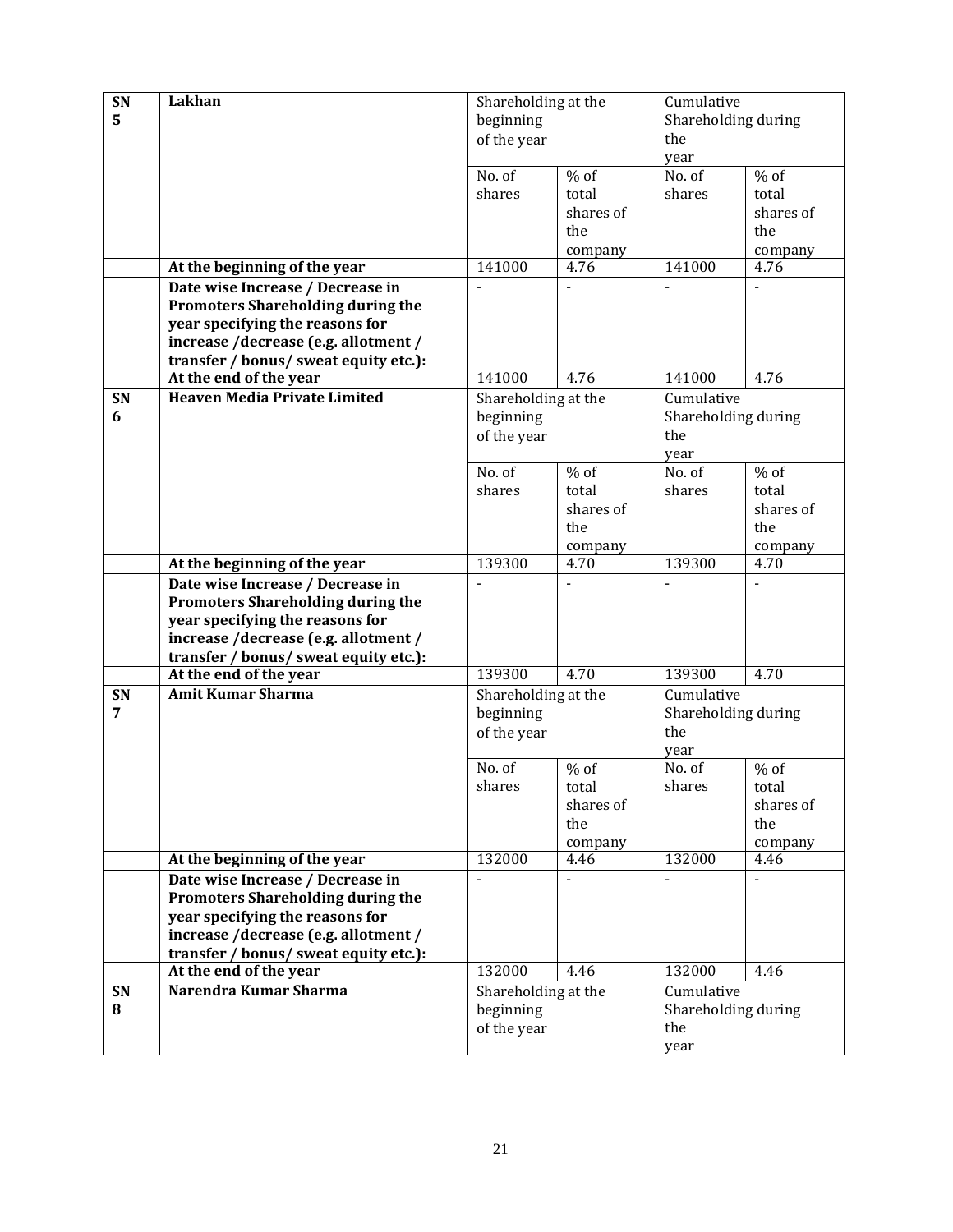|                  |                                          | No. of                   | $%$ of                   | No. of              | $%$ of    |
|------------------|------------------------------------------|--------------------------|--------------------------|---------------------|-----------|
|                  |                                          | shares                   | total                    | shares              | total     |
|                  |                                          |                          | shares of                |                     | shares of |
|                  |                                          |                          | the                      |                     | the       |
|                  |                                          |                          | company                  |                     | company   |
|                  | At the beginning of the year             | 126300                   | 4.26                     | 126300              | 4.26      |
|                  | Date wise Increase / Decrease in         |                          |                          |                     | ä,        |
|                  |                                          |                          |                          |                     |           |
|                  | <b>Promoters Shareholding during the</b> |                          |                          |                     |           |
|                  | year specifying the reasons for          |                          |                          |                     |           |
|                  | increase /decrease (e.g. allotment /     |                          |                          |                     |           |
|                  | transfer / bonus/ sweat equity etc.):    |                          |                          |                     |           |
|                  | At the end of the year                   | 126300                   | 4.26                     | 126300              | 4.26      |
| SN               | <b>Harvind Kumar Balecha</b>             | Shareholding at the      |                          | Cumulative          |           |
| $\boldsymbol{q}$ |                                          | beginning                |                          | Shareholding during |           |
|                  |                                          | of the year              |                          | the                 |           |
|                  |                                          |                          |                          | year                |           |
|                  |                                          | No. of                   | $%$ of                   | No. of              | $%$ of    |
|                  |                                          | shares                   | total                    | shares              | total     |
|                  |                                          |                          | shares of                |                     | shares of |
|                  |                                          |                          | the                      |                     | the       |
|                  |                                          |                          |                          |                     |           |
|                  |                                          |                          | company                  |                     | company   |
|                  | At the beginning of the year             | 125700                   | 4.24                     | 125700              | 4.24      |
|                  | Date wise Increase / Decrease in         |                          |                          |                     |           |
|                  | Promoters Shareholding during the        |                          |                          |                     |           |
|                  | year specifying the reasons for          |                          |                          |                     |           |
|                  | increase /decrease (e.g. allotment /     |                          |                          |                     |           |
|                  | transfer / bonus/ sweat equity etc.):    |                          |                          |                     |           |
|                  | At the end of the year                   | 125700                   | 4.24                     | 125700              | 4.24      |
| SN               | Rajjan Gupta                             | Shareholding at the      |                          | Cumulative          |           |
| 10               |                                          | beginning                |                          | Shareholding during |           |
|                  |                                          | of the year              |                          | the                 |           |
|                  |                                          |                          |                          | year                |           |
|                  |                                          | No. of                   | $%$ of                   | No. of              | $%$ of    |
|                  |                                          | shares                   | total                    | shares              | total     |
|                  |                                          |                          | shares of                |                     | shares of |
|                  |                                          |                          | the                      |                     | the       |
|                  |                                          |                          |                          |                     |           |
|                  |                                          |                          | company                  |                     | company   |
|                  | At the beginning of the year             | 123100                   | 4.16                     | 123100              | 4.16      |
|                  | Date wise Increase / Decrease in         | $\overline{\phantom{a}}$ | $\overline{\phantom{a}}$ |                     |           |
|                  | Promoters Shareholding during the        |                          |                          |                     |           |
|                  | year specifying the reasons for          |                          |                          |                     |           |
|                  | increase /decrease (e.g. allotment /     |                          |                          |                     |           |
|                  | transfer / bonus/ sweat equity etc.):    |                          |                          |                     |           |
|                  | At the end of the year                   | 123100                   | 4.16                     | 123100              | 4.16      |
|                  |                                          |                          |                          |                     |           |

**E) Shareholding of Directors and Key Managerial Personnel:**

| <b>SN</b> | <b>Shareholding of each Directors and</b><br>each Key Managerial Personnel | Shareholding at the<br>beginning<br>of the year |                                                | <b>Cumulative</b><br><b>Shareholding during</b><br>the<br>year |                                                |
|-----------|----------------------------------------------------------------------------|-------------------------------------------------|------------------------------------------------|----------------------------------------------------------------|------------------------------------------------|
|           |                                                                            | No. of<br>shares                                | $%$ of<br>total<br>shares of<br>the<br>company | No. of<br>shares                                               | $%$ of<br>total<br>shares of<br>the<br>company |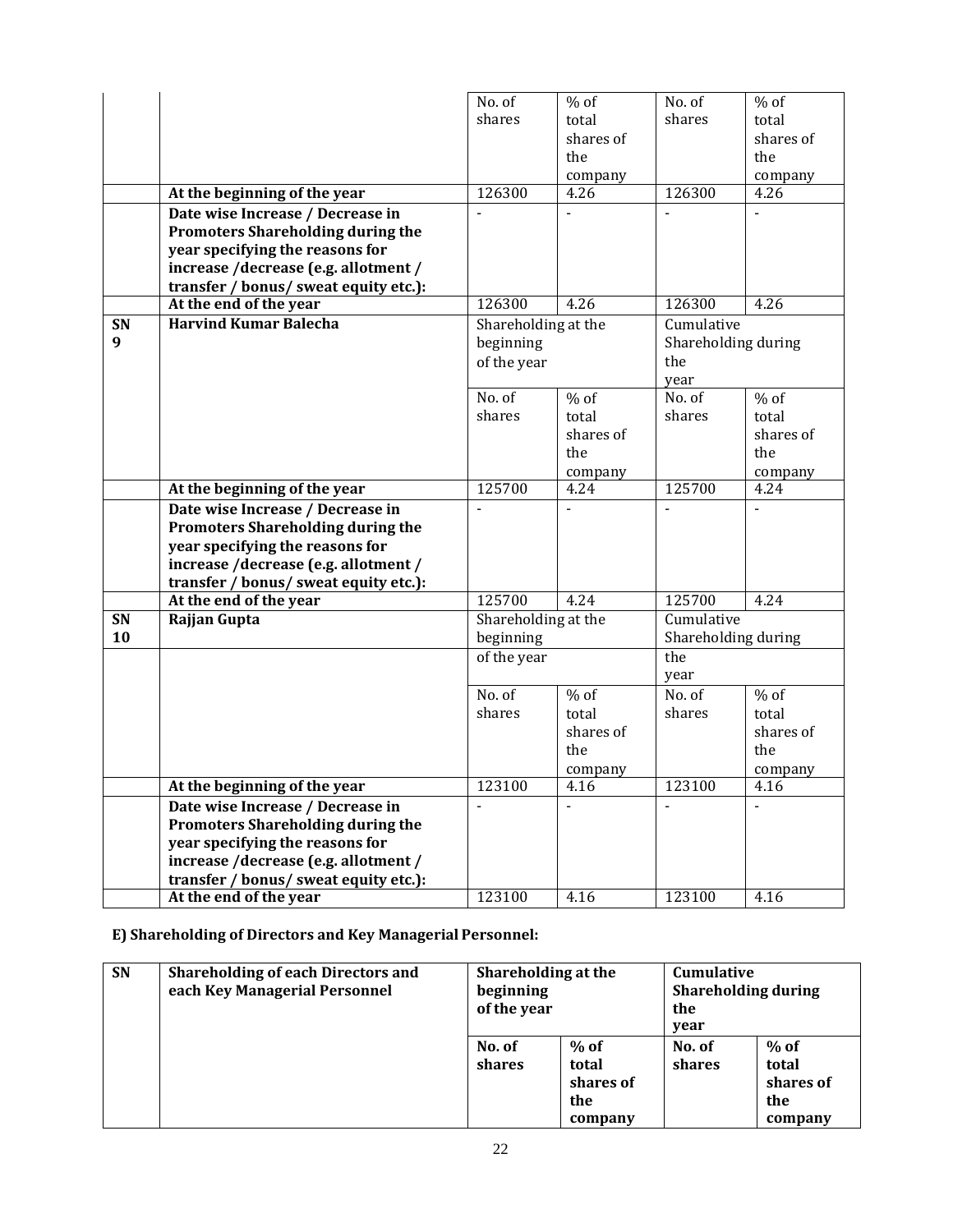|    | <b>HARVINDER SINGH</b>                 |        |       |        |       |
|----|----------------------------------------|--------|-------|--------|-------|
|    | {Director}                             |        |       |        |       |
|    | At the beginning of the year           | 212350 | 7.168 | 212350 | 7.168 |
|    | Date wise Increase / Decrease in       | N.A    | N.A   | N.A    | N.A   |
|    | Promoters Shareholding during the year |        |       |        |       |
|    | specifying the reasons for increase    |        |       |        |       |
|    | /decrease (e.g. allotment / transfer / |        |       |        |       |
|    | bonus/ sweat equity etc.):             |        |       |        |       |
|    | At the end of the year                 | 212350 | 7.168 | 212350 | 7.168 |
| 2. | <b>ANIL SHARMA</b>                     |        |       |        |       |
|    | {Managing Director}                    |        |       |        |       |
|    | At the beginning of the year           | 100    | 0.003 | 100    | 0.003 |
|    | Date wise Increase / Decrease in       | N.A    | N.A   | N.A    | N.A   |
|    | Promoters Shareholding during the year |        |       |        |       |
|    | specifying the reasons for increase    |        |       |        |       |
|    | /decrease (e.g. allotment / transfer / |        |       |        |       |
|    | bonus/ sweat equity etc.):             |        |       |        |       |
|    | At the end of the year                 | 100    | 0.003 | 100    | 0.003 |

**F) INDEBTEDNESS -**Indebtedness of the Company including interest outstanding/accrued but not due for payment.

|                                                     | <b>Secured</b><br>Loans<br>excluding<br>deposits | <b>Unsecured</b><br>Loans | <b>Deposits</b> | <b>Total</b><br><b>Indebtedness</b> |
|-----------------------------------------------------|--------------------------------------------------|---------------------------|-----------------|-------------------------------------|
| Indebtedness at the beginning of                    |                                                  |                           |                 |                                     |
| the financial year                                  |                                                  |                           |                 |                                     |
| i) Principal Amount                                 | $\theta$                                         | $\Omega$                  | $\theta$        | $\theta$                            |
| ii) Interest due but not paid                       | $\theta$                                         | $\theta$                  | $\theta$        | $\theta$                            |
| iii) Interest accrued but not due                   | $\theta$                                         | $\theta$                  | $\theta$        | $\theta$                            |
| Total (i+ii+iii)                                    | $\theta$                                         | $\theta$                  | $\theta$        | $\theta$                            |
| Change in Indebtedness during the<br>financial year | $\theta$                                         | $\Omega$                  | $\theta$        | $\theta$                            |
| * Addition                                          | $\Omega$                                         | $\Omega$                  | $\theta$        | $\theta$                            |
| * Reduction                                         | $\theta$                                         | $\theta$                  | $\theta$        | $\theta$                            |
| <b>Net Change</b>                                   | $\boldsymbol{0}$                                 | $\theta$                  | $\theta$        | $\theta$                            |
| Indebtedness at the end of the<br>financial year    | $\theta$                                         | $\Omega$                  | $\theta$        | $\theta$                            |
| i) Principal Amount                                 | $\theta$                                         | $\theta$                  | $\theta$        | $\theta$                            |
| ii) Interest due but not paid                       | 0                                                | $\Omega$                  | $\theta$        | $\theta$                            |
| iii) Interest accrued but not due                   | $\boldsymbol{0}$                                 | $\Omega$                  | $\theta$        | 0                                   |
| Total (i+ii+iii)                                    | 0                                                | $\theta$                  | $\mathbf{0}$    | $\boldsymbol{0}$                    |

# **IV. REMUNERATION OF DIRECTORS AND KEY MANAGERIAL PERSONNEL-**

A.Remuneration to Managing Director, Whole-time Directors and/or Manager:

| SN. | <b>Particulars of Remuneration</b>                                                        | Name of MD/WTD/Manager |     |  |     | <b>Total</b><br>Amount   |
|-----|-------------------------------------------------------------------------------------------|------------------------|-----|--|-----|--------------------------|
|     | <b>Managing Director</b>                                                                  | Anil Sharma*           |     |  | --- |                          |
|     | <b>Gross salary</b>                                                                       | 240000                 | - - |  | - - |                          |
|     | (a) Salary as per provisions<br>contained in section 17(1) of the<br>Income-tax Act, 1961 |                        | - - |  | - - | $\overline{\phantom{0}}$ |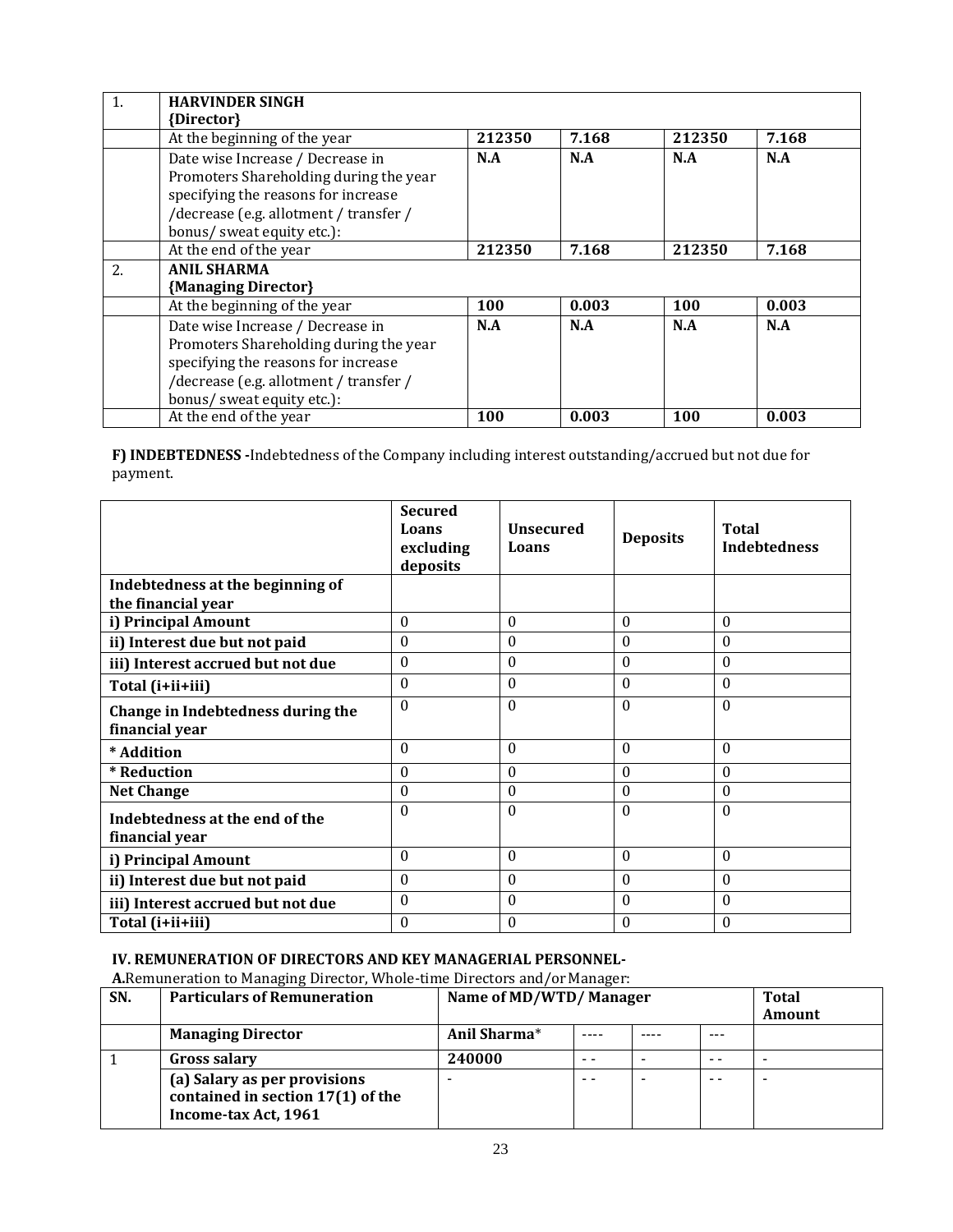|                 | (b) Value of perquisites $u/s 17(2)$<br>Income-tax Act, 1961                 |        | - -  |   | - -  |                          |
|-----------------|------------------------------------------------------------------------------|--------|------|---|------|--------------------------|
|                 | (c) Profits in lieu of salary under<br>section 17(3) Income-tax Act,<br>1961 |        | - -  |   | - -  |                          |
| 2               | <b>Stock Option</b>                                                          | -      | - -  |   | $ -$ | ۰                        |
| 3               | <b>Sweat Equity</b>                                                          |        | - -  |   | - -  | ۰                        |
| $\overline{4}$  | Commission<br>- as % of profit<br>- others, specify                          |        | - -  |   |      |                          |
| $5\overline{)}$ | Others, please specify                                                       | -      | - -  |   | $ -$ | -                        |
|                 | Total (A)                                                                    | 240000 | $ -$ | - | $ -$ | -                        |
|                 | Ceiling as per the Act                                                       |        | - -  |   | - -  | $\overline{\phantom{a}}$ |

**\* Mr. Anil Sharma has been appointed as Managing Director w.e.f. February 12, 2015 at a monthly remuneration of Rs.20,000/- per month.**

**B.** Remuneration to other directors

| SN             | <b>Particulars of Remuneration</b>   | <b>Name of Directors</b> |                | <b>Total</b>             |                |                          |
|----------------|--------------------------------------|--------------------------|----------------|--------------------------|----------------|--------------------------|
|                |                                      |                          |                |                          |                | Amount                   |
|                |                                      | $\overline{\phantom{0}}$ | ----           | ----                     | $---$          |                          |
|                |                                      |                          |                |                          |                |                          |
|                |                                      |                          |                |                          |                |                          |
|                |                                      |                          |                |                          |                |                          |
| 1              | <b>Independent Directors</b>         | $\overline{\phantom{0}}$ | $ -$           | $\blacksquare$           | $ -$           | $\blacksquare$           |
|                | Fee for attending board              |                          |                | $\overline{\phantom{0}}$ | $ -$           | ٠                        |
|                | committee meetings                   |                          |                |                          |                |                          |
|                | <b>Commission</b>                    | $\overline{a}$           | $ -$           | ۰                        | $ -$           | $\blacksquare$           |
|                | Others, please specify               | $\overline{\phantom{a}}$ | $ -$           | $\overline{\phantom{0}}$ | $ -$           | $\overline{\phantom{a}}$ |
|                | Total (1)                            | $\overline{\phantom{a}}$ | $ -$           | $\overline{\phantom{a}}$ | $ -$           | $\blacksquare$           |
| $\overline{2}$ | <b>Other Non-Executive Directors</b> | $\overline{a}$           | $ -$           | $\overline{\phantom{0}}$ | $ -$           | $\overline{\phantom{a}}$ |
|                | Fee for attending board              |                          | $ -$           | $\overline{\phantom{0}}$ | $ -$           | $\overline{\phantom{a}}$ |
|                | committee meetings                   |                          |                |                          |                |                          |
|                | Commission                           | $\blacksquare$           | $ -$           | $\overline{\phantom{a}}$ | $ -$           | $\overline{\phantom{a}}$ |
|                | Others, please specify               | $\blacksquare$           | $ -$           | $\overline{\phantom{a}}$ | $ -$           | $\overline{\phantom{a}}$ |
|                | Total (2)                            | ÷                        | $ -$           | ۰                        | $ -$           | $\blacksquare$           |
|                | Total $(B)=(1+2)$                    | $\overline{\phantom{0}}$ | $ -$           | $\overline{\phantom{0}}$ | $ -$           | $\blacksquare$           |
|                | <b>Total Managerial</b>              |                          | $ -$           | $\overline{\phantom{0}}$ | $ -$           | $\overline{\phantom{a}}$ |
|                | Remuneration                         |                          |                |                          |                |                          |
|                | Overall Ceiling as per the Act       | $\overline{\phantom{a}}$ | $\blacksquare$ |                          | $\blacksquare$ |                          |

**C.**REMUNERATION TO KEY MANAGERIAL PERSONNEL OTHERTHAN MD/MANAGER/WTD

| <b>SN</b> | <b>Particulars of Remuneration</b>                                                        | <b>Key Managerial Personnel</b> |              |                          |              |  |  |
|-----------|-------------------------------------------------------------------------------------------|---------------------------------|--------------|--------------------------|--------------|--|--|
|           |                                                                                           | <b>CEO</b>                      | <b>CS</b>    | <b>CFO</b>               | <b>Total</b> |  |  |
|           |                                                                                           |                                 | Shyam<br>Lal | <b>Sushant</b><br>Saxena |              |  |  |
|           | <b>Gross salary</b>                                                                       |                                 | 60,000       | 60,000                   | - -          |  |  |
|           | (a) Salary as per provisions<br>contained in section 17(1) of the<br>Income-tax Act, 1961 |                                 |              | -                        | - -          |  |  |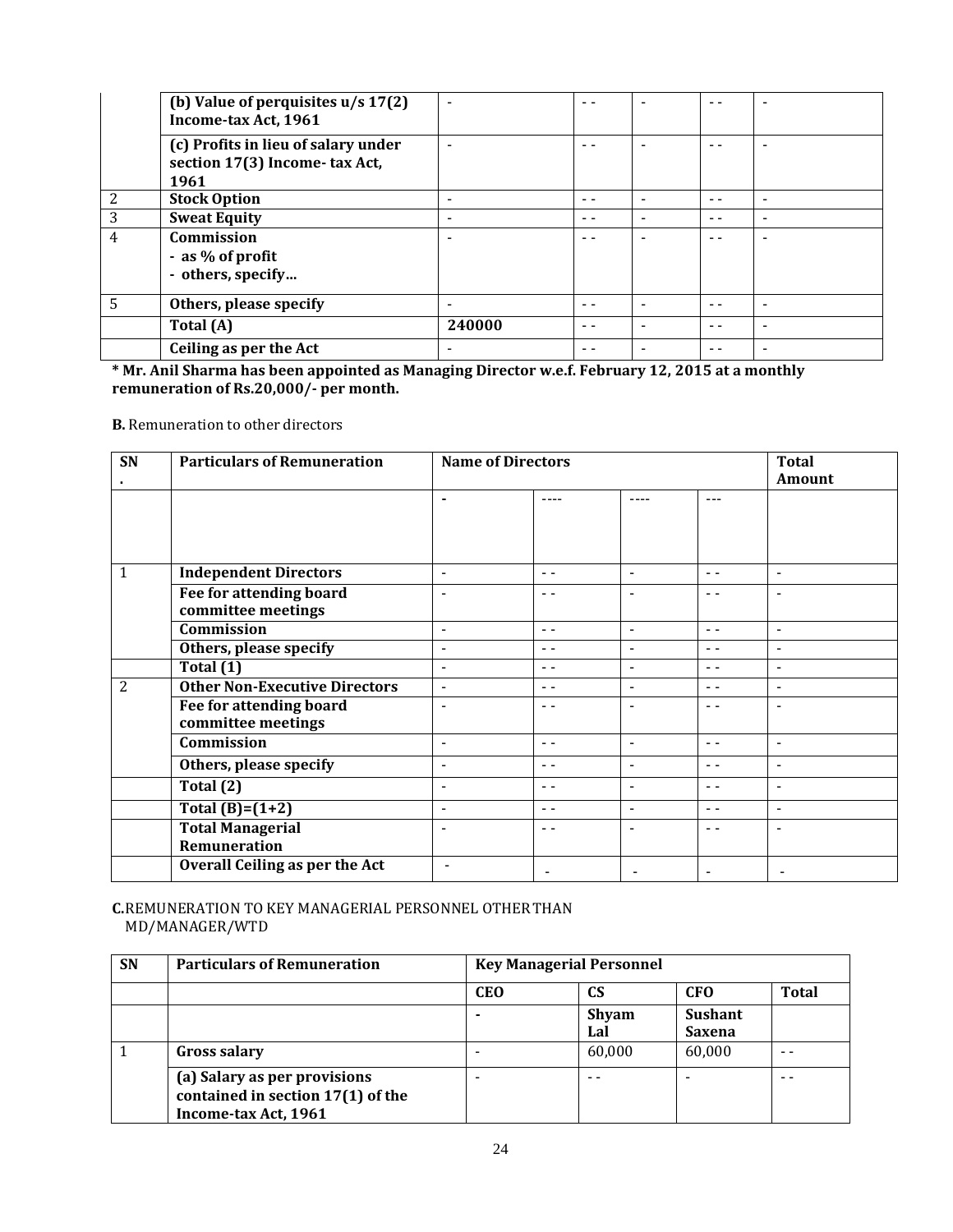|   | (b) Value of perquisites $u/s 17(2)$<br>Income-tax Act, 1961              |        | $\overline{\phantom{a}}$ |      |
|---|---------------------------------------------------------------------------|--------|--------------------------|------|
|   | (c) Profits in lieu of salary under<br>section 17(3) Income-tax Act, 1961 |        |                          |      |
|   | <b>Stock Option</b>                                                       | - -    | $\overline{\phantom{a}}$ | - -  |
| 3 | <b>Sweat Equity</b>                                                       | $ -$   | $\overline{\phantom{a}}$ | - -  |
|   | Commission                                                                | - -    | -                        | $ -$ |
|   | - as % of profit                                                          |        | -                        | - -  |
|   | others, specify                                                           |        | $\overline{\phantom{a}}$ | - -  |
|   | Others, please specify                                                    | - -    | $\overline{\phantom{a}}$ | - -  |
|   | <b>Total</b>                                                              | 60,000 | 60,000                   | - -  |

# **V. PENALTIES / PUNISHMENT/ COMPOUNDING OF OFFENCES:**

| <b>Type</b>                         | <b>Section of</b><br>the<br>Companies<br>Act | <b>Brief</b><br><b>Description</b> | <b>Details of</b><br>Penalty /<br>Punishment/<br>Compounding<br>fees imposed | <b>Authority</b><br>$\overline{\text{RD}}$ /<br>NCLT/<br><b>COURT]</b> | <b>Appeal</b><br>made,<br>if any (give<br>Details) |
|-------------------------------------|----------------------------------------------|------------------------------------|------------------------------------------------------------------------------|------------------------------------------------------------------------|----------------------------------------------------|
| A. COMPANY                          |                                              |                                    |                                                                              |                                                                        |                                                    |
| Penalty                             | $\overline{\phantom{a}}$                     | $ -$                               | $\blacksquare$                                                               | $ -$                                                                   | $\overline{\phantom{a}}$                           |
| Punishment                          | $\overline{\phantom{a}}$                     | $ -$                               | $\overline{\phantom{a}}$                                                     | - -                                                                    | $\overline{\phantom{a}}$                           |
| Compounding                         | $\overline{\phantom{a}}$                     | $ -$                               | $\overline{\phantom{a}}$                                                     | - -                                                                    | $\overline{\phantom{a}}$                           |
| <b>B. DIRECTORS</b>                 |                                              |                                    |                                                                              |                                                                        |                                                    |
| <b>Penalty</b>                      | $\overline{\phantom{a}}$                     | $ -$                               | $\overline{\phantom{a}}$                                                     | $ -$                                                                   | $\overline{\phantom{a}}$                           |
| Punishment                          | $\overline{\phantom{a}}$                     | $ -$                               | $\overline{\phantom{a}}$                                                     | $ -$                                                                   | $\overline{\phantom{a}}$                           |
| Compounding                         | $\overline{\phantom{a}}$                     | $ -$                               | $\overline{\phantom{a}}$                                                     | $ -$                                                                   | ۰                                                  |
| <b>C. OTHER OFFICERS IN DEFAULT</b> |                                              |                                    |                                                                              |                                                                        |                                                    |
| <b>Penalty</b>                      | $\overline{\phantom{a}}$                     | $ -$                               | $\overline{\phantom{a}}$                                                     | - -                                                                    | $\overline{\phantom{a}}$                           |
| Punishment                          | $\overline{\phantom{a}}$                     | $ -$                               | $\overline{\phantom{a}}$                                                     | - -                                                                    | $\overline{\phantom{a}}$                           |
| Compounding                         | $\overline{\phantom{a}}$                     | $ -$                               | $\overline{\phantom{a}}$                                                     | $ -$                                                                   | $\overline{\phantom{a}}$                           |

**On behalf of the Board of Director** For : **SIDH AUTOMOBILES LIMITED**

**Place: New Delhi**

**Sd/- ANIL SHARMA Date: September 02, 2017 Managing Director Director Director DIN: 02928210 DIN: 03158551 DIN: 02928210 DIN: 03158551**

**Sd/- HARI MOHAN GUPTA**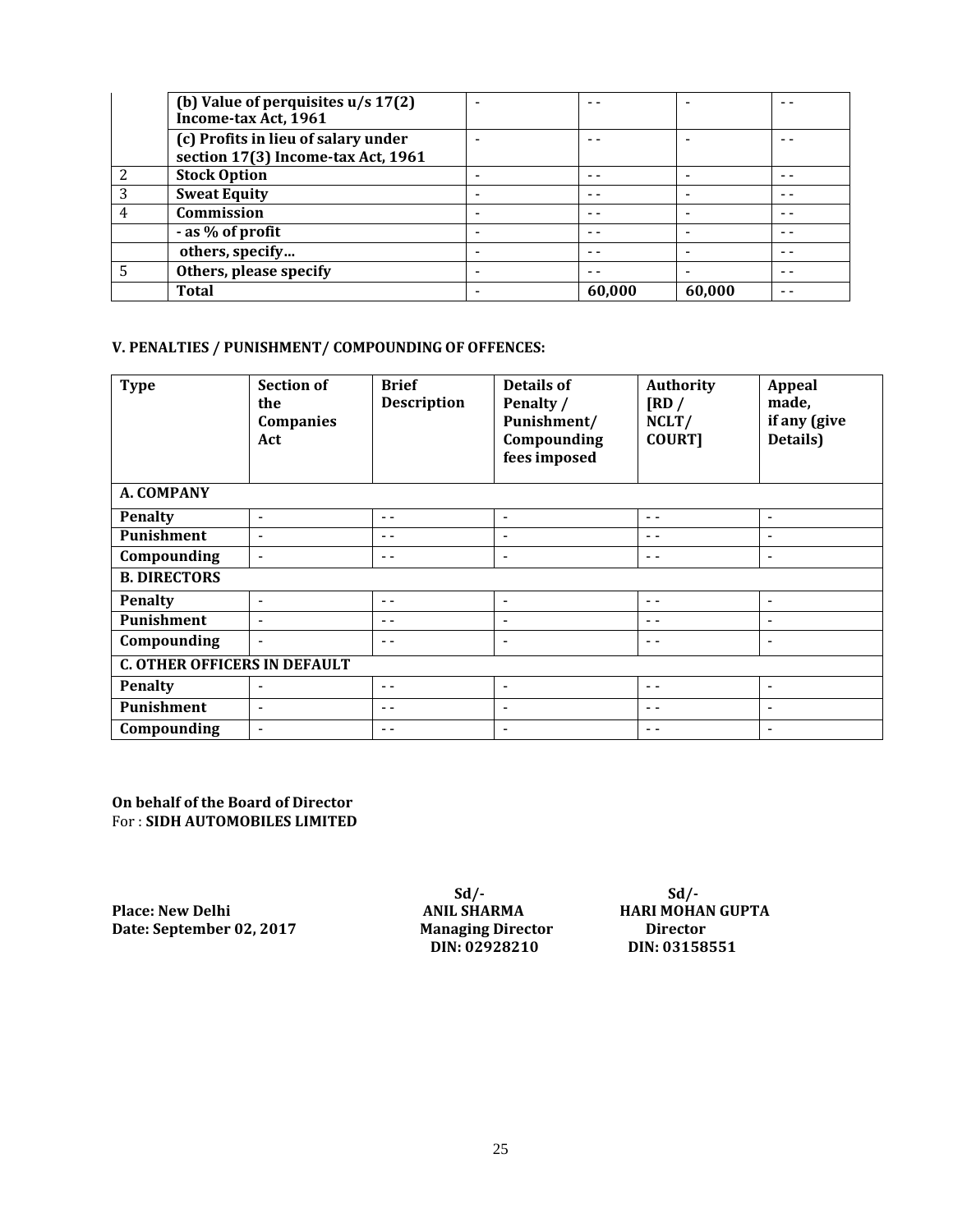#### **ANNEXURE – B**

# **Form No. AOC-2**

(Pursuant to *clause (h) of sub-section (3) of section 134 of the Act and* Rule 8(2) of the Companies (Accounts) Rules, 2014)

Disclosure of particulars of contracts/arrangements entered into by the company with related parties referred to in sub-section (1) of section 188 of the Companies Act, 2013 including certain arms length transactions under third proviso thereto

#### **1. Details of contracts or arrangements or transactions not at arm's length basis-Nil**

#### **2. Details of contracts or arrangements or transactions at arm's length basis**

The details of material contracts or arrangement or transactions at arm's length basis for the year ended March 31, 2017 are as follows

| (1)                  | (2)                                                                 | (3)                                                      | (4)                                                                    | (5)                                       |
|----------------------|---------------------------------------------------------------------|----------------------------------------------------------|------------------------------------------------------------------------|-------------------------------------------|
| S.<br>N <sub>0</sub> | Name $(s)$ of the<br>related party and<br>nature of<br>relationship | Nature of<br>contracts/<br>arrangements/<br>transactions | <b>Duration of the</b><br>contracts /<br>arrangements/transacti<br>ons | Amount<br>paid as<br>advances, if<br>any: |
|                      | <b>BECKON MARKETING</b><br>PRIVATE LIMITED                          | Rent Paid to<br>$Rs.60,000/-$                            | As per terms and<br>conditions of Agreement<br>and contract            | Nil                                       |
| $\mathbf{2}$         | Wholly Organic Pvt.<br>Ltd.                                         |                                                          |                                                                        | Advance given<br>Rs. 50,000/-             |

**On behalf of the Board of Director** For : **SIDH AUTOMOBILES LIMITED**

**Place: New Delhi Date: September 02, 2017 Managing Director Director** 

**Sd/- ANIL SHARMA DIN: 02928210 DIN: 03158551**

**Sd/- HARI MOHAN GUPTA**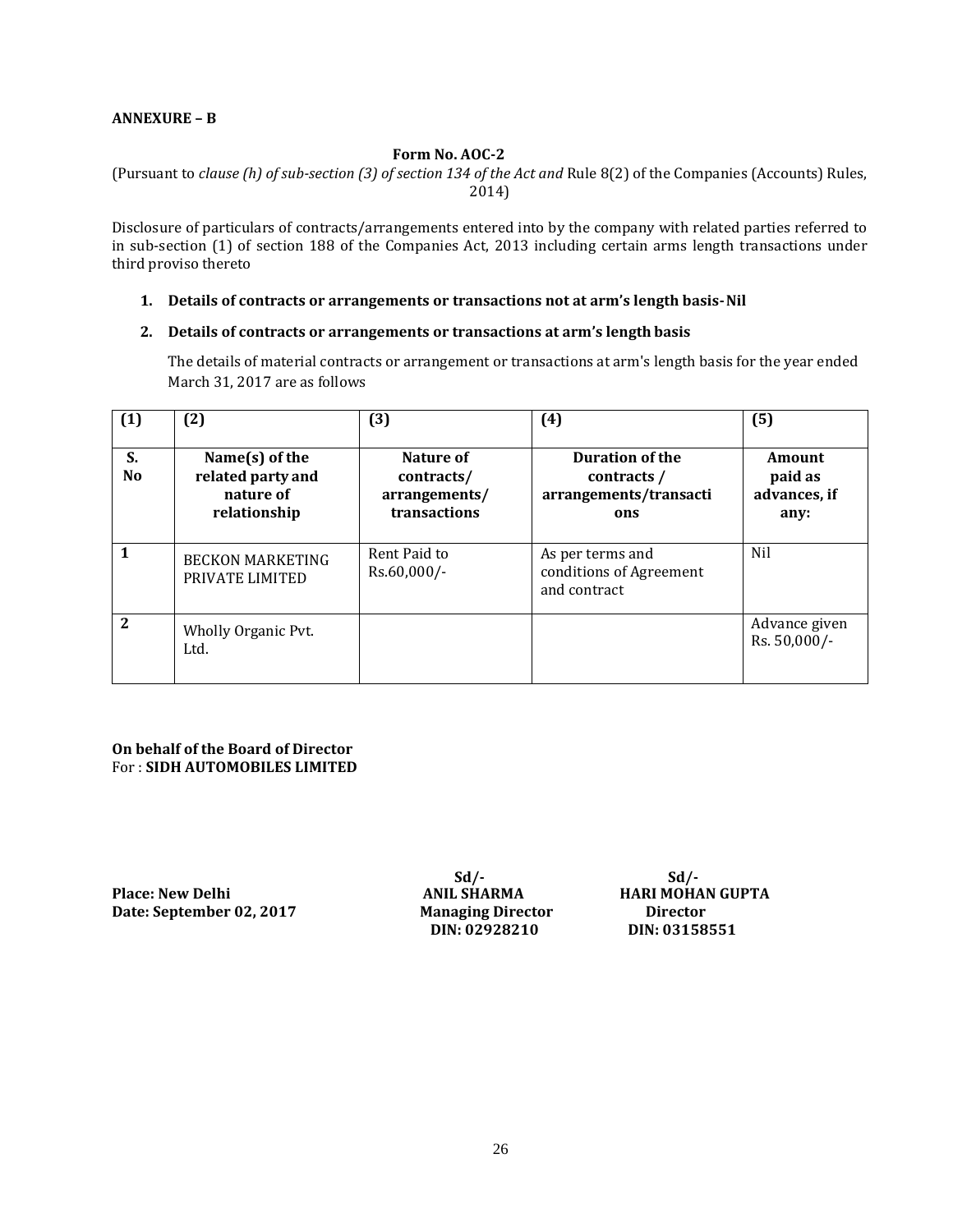# **ANNEXURE C**

#### **SECRETARIAL AUDIT REPORT FOR THE FINANCIAL YEAR ENDED ON MARCH 31, 2017**

*(Pursuant to Section 204(1) of the Companies Act, 2013 and Rule No. 9 of the Companies (Appointment and Remuneration of Managerial Personnel) Rules, 2014)*

#### **To, The Members, Sidh Automobiles Limited, Delhi**

We have conducted the secretarial audit of the compliance of applicable statutory provisions and the adherence to good corporate practices by Sidh Automobiles Limited (hereinafter called "the Company"). Secretarial Audit was conducted in a manner that provided me a reasonable basis for evaluating the corporate conducts/statutory compliances and expressing our opinion thereon.

Based on our limited verification of the Company's books, papers, minute books, forms and returns filed and other records maintained by the Company and also the information provided by the Company, its officers, agents and authorized representatives during the conduct of secretarial audit, I hereby report that in my opinion, the Company has, during the audit period covering the Financial Year ended on March 31, 2017 complied with the statutory provisions listed hereunder and also that the Company has proper Board-processes and compliancemechanism in place to the extent, in the manner and subject to the reporting made hereinafter:

We have examined the books, papers, minute books, forms and returns filed and other records maintained by the Company for the financial year ended on March 31, 2017 according to the provisions of:

- (i) The Companies Act, 2013 (the Act) and the Rules madethereunder;
- (ii) The Securities Contracts (Regulation) Act, 1956 ('SCRA') and the rules madethereunder;
- (iii) The Depositories Act, 1996 and the Regulations and Bye-laws framedthereunder;
- (iv) Foreign Exchange Management Act, 1999 and the rules/regulations made thereunder to the extent of Foreign Direct Investment, Overseas Direct Investment & External Commercial Borrowings:
- (v) The following Regulations and Guidelines prescribed under the Securities and Exchange Board of India Act, 1992 ('SEBI Act'):
- (a) The Securities and Exchange Board of India (Substantial Acquisition of Shares and Takeovers) Regulations, 2011;
- (b) The Securities and Exchange Board of India (Prohibition of Insider Trading) Regulations,1992;
- (c) The Securities and Exchange Board of India (Issue of Capital and Disclosure Requirements) Regulations, 2009;
- (d) The Securities and Exchange Board of India (Employee Stock Option Scheme and Employee Stock Purchase Scheme) Guidelines, 1999 (Not applicable to the Company during Audit Period);
- (e) The Securities and Exchange Board of India (Issue and Listing of Debt Securities) Regulations, 2008; (Not applicable to the Company during Audit Period)
- (f) The Securities and Exchange Board of India (Registrars to Issue and Share Transfer Agents) Regulations, 1993 regarding the Companies Act and dealing with client;
- (g) The Securities and Exchange Board of India (Delisting of Equity Shares) Regulations, 2009 (Not applicable to the Company during Audit Period); and
- (h) The Securities and Exchange Board of India (Buyback of Securities) Regulations, 1998 (Not applicable to the Company during Audit Period).

We have also examined compliance with the applicable clauses of the following: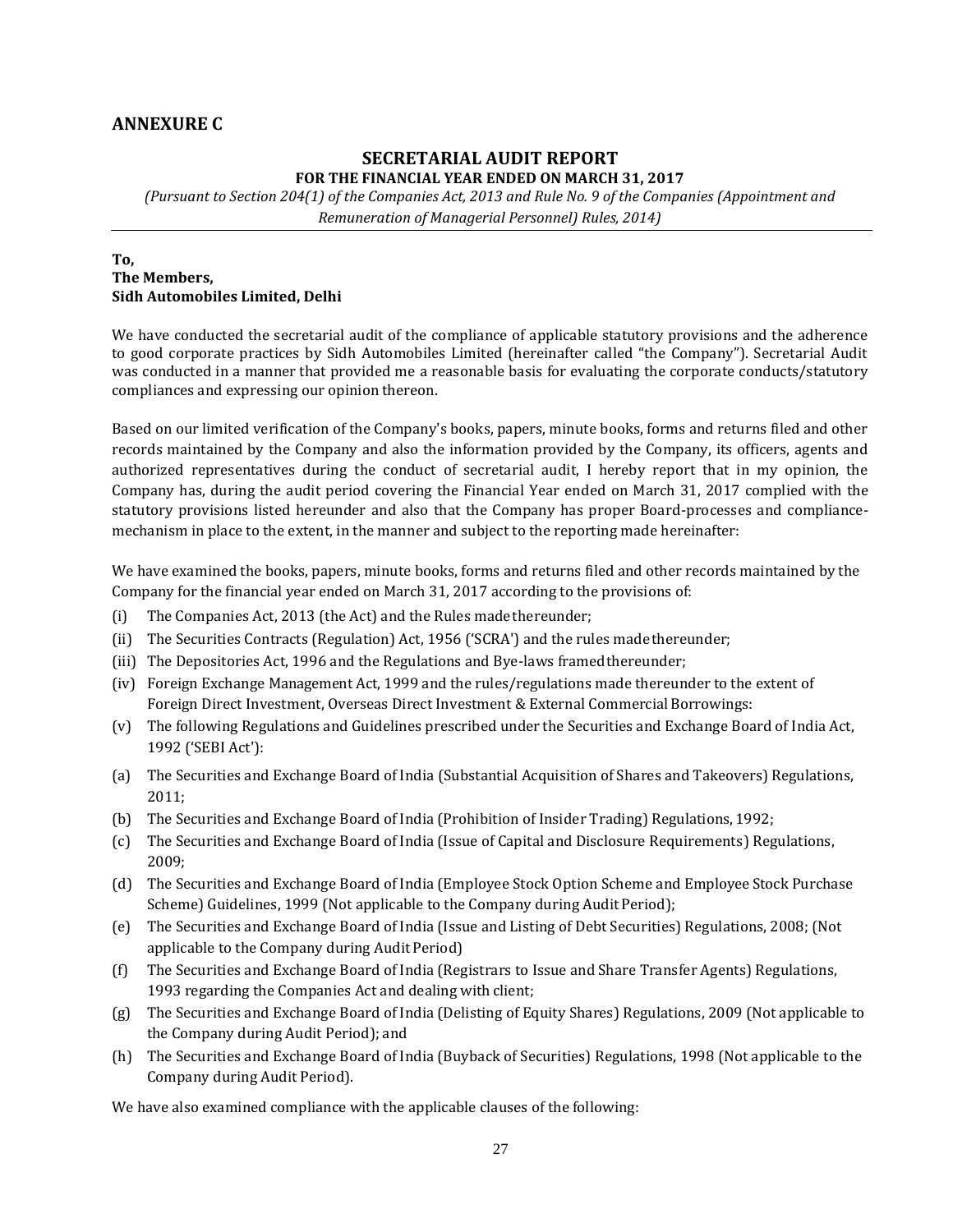(i) Secretarial Standards issued by The Institute of Company Secretaries ofIndia;

(ii) The Listing Agreement as entered into by the Company with Bombay Stock Exchange (BSE) Limited;

We further report that, based on the information provided and the representation made by the Company and clarifications made, the Company has complied with the provisions of the Act, Rules, Regulations, Guidelines, etc. mentioned above.

We further report that, the compliance by the Company of applicable financial laws like direct and indirect tax laws and maintenance of financial records and books of accounts has not been reviewed in this Audit since the same have been subject to review by statutory financial audit and other designated professionals.

*We further report that balance of Directors is duly constituted with proper balance of Executive and Non- Executive Directors.*

There was no any changes in the composition of the Board of Directors that took place during the period.

Adequate notice is given to all Directors to schedule the Board Meetings, agenda and detailed notes on agenda were sent at least seven days in advance to all Directors and a system exists for seeking and obtaining further information and clarifications on the agenda items before the meeting and for meaningful participation at the meeting.

As per the minutes of the meetings duly recorded and signed by the Chairman the decisions of the Board were unanimous and no dissenting views have been recorded.

We further report that there are adequate systems and processes in the Company commensurate with the size and operations of the Company to monitor and ensure compliance with applicable laws, rules, regulations and guidelines.

*We report further that, during the audit period, there were no other specific events/ actions in pursuance of the above referred laws, rules, regulations, guidelines except the company which got list on Bombay Stock Exchange dated 15th July 2016, having the major bearing on the affairs of the company.*

**For SVR & CO. Company Secretaries**

 $Sd$  /-**Vineet Kumar** Partner (COP No. 14721) June 12, 2017, Delhi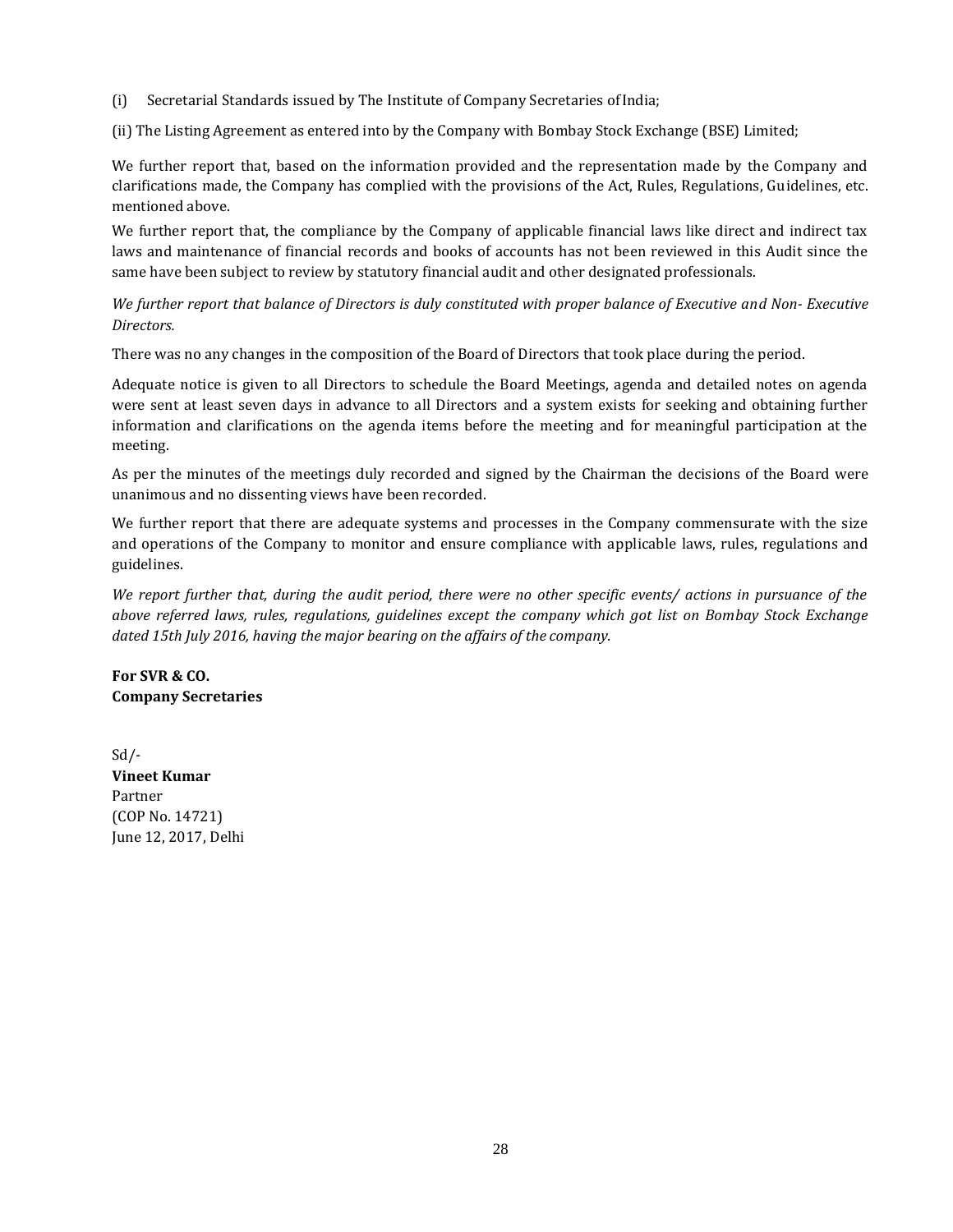# **Annexure-IV to Director Report for the year ended 31st March, 2017**

# **FORWARD-LOOKING STATEMENTS**

This report contains forward-looking statements based on certain assumptions and expectations of future events. The Company, therefore, cannot guarantee that these assumptions and expectations are accurate or will be realized. The Company's actual results, performance or achievements can thus differ materially from those projected in any such forward-looking statements. The Company assumes no responsibility to publicly amend, modify or revise any forward looking statements, on the basis of any subsequent developments, information or events.

#### **FUTURES PROSPECTS**

The management of the Company cautions the Readers that this management discussion and analysis report is only future prospects and not confirmation. The statement/future prospects involve risks and uncertainties. The actual results may be varying from future prospects. NBFCs have proven their mettle in many other specialized financial services such as factoring, lease finance, venture capital finance, financing road transport and also in the business of securities-based lending such as Loan against Shares, Margin Funding, IPO Financing, Promoter Funding etc. They have also been providing a major boost to Micro, Small and Medium enterprises and other avenues where banks exercise cautious lending. All the above factors further emphasize the potential and opportunities in store for NBFCs and the regulations when designed to provide the right environment, provides impetus to the growth of the sector. The Company hence wishes to diversify its lending activities in the coming period and shall embark on this path and move forward once the existing investments, which are at an incubating stage begin to bearfruits.

#### **COMPANY BUSINESS**

The company is NBFC Company, which is doing the business of financing and investment such as NBFC Company. The company has knowledge of business i.e. NBFC which is core business of the company. The company is trying to improve/spread the business of the company throughout the India.

# **BUSINESS OVERVIEW**

The Revenue from operation during the year 2016-17 is Rs. 89,14,410 as compared to Rs. 4,44,000 in the previous year. The financial highlights are as under: -

| <b>Particulars</b>        | Financial year ended March 31, 2016<br>(in Lakh) |
|---------------------------|--------------------------------------------------|
| Income from Operations    | 89.14                                            |
| Net Profit Before Tax     | 0.978                                            |
| Tax Expenses              | 0.302                                            |
| Current Tax               | 0                                                |
| Deferred Tax              | $-0.018$                                         |
| Profit / (Loss) after Tax | 0.694                                            |

#### **INTERNAL CONTROL SYSTEMS AND THEIR ADEQUACY**

The Company has adequate internal control system, commensurate with the size of its operations. Adequate records and documents are maintained as required by laws. The Company's audit Committee reviewed the internal control system. All efforts are being made to make the internal control systems more effective. The CFO certification provided in the CFO certification section of the annual report discusses the adequacy of our internal control systems and procedures. Internal Control measures and systems are established to ensure the correctness of the transactions and safe guarding of the assets. The Management ensures adherence to all internal control policies and procedures as well as compliance with regulatory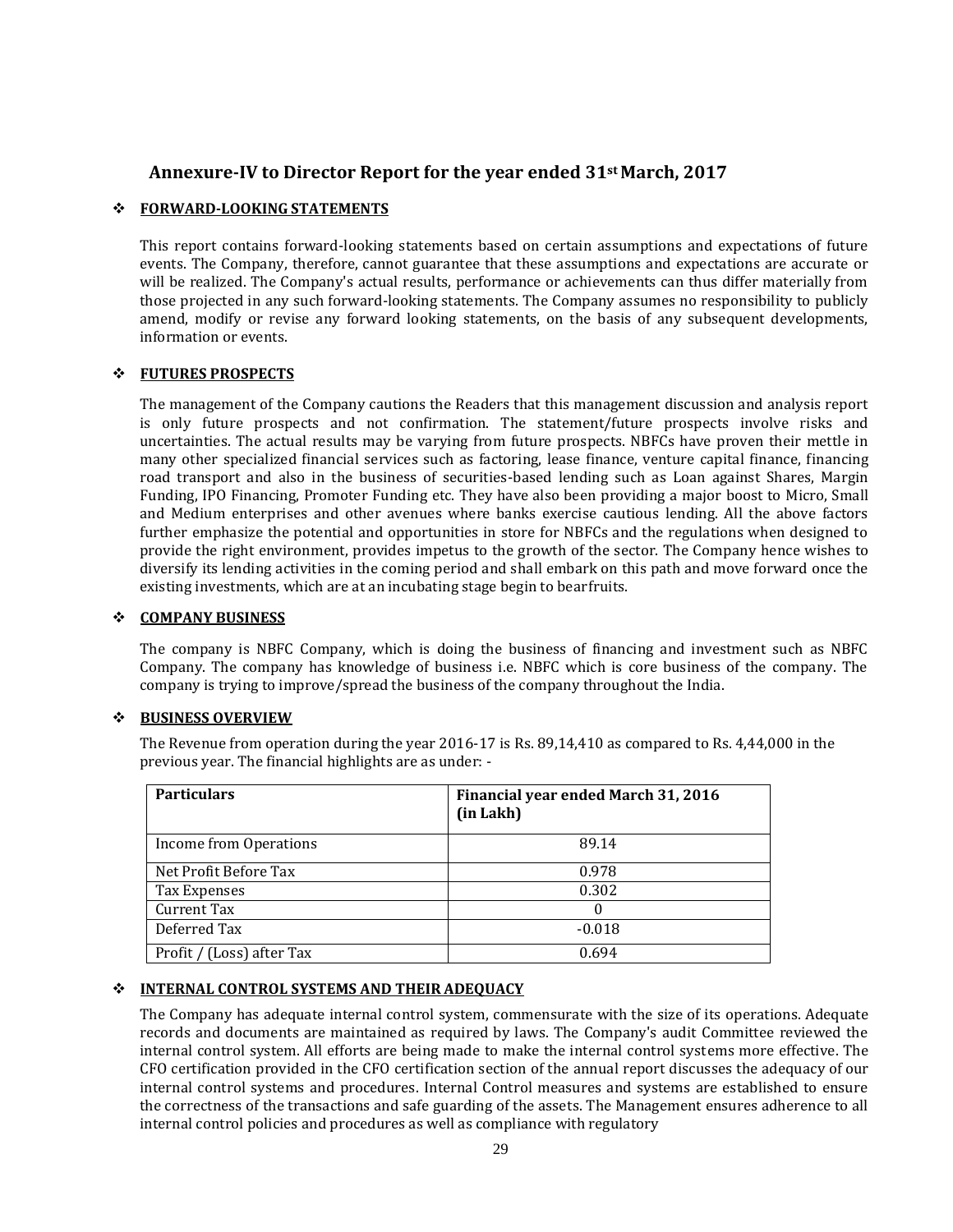guidelines. The audit committee of the Board of Directors reviews the adequacy of internal controls. This improved the management of the affairs of the Company and strengthened transparency and accountability.

#### **SEGMENT REPORTING**

The company is not engaged in more than one Business segment and hence segment reporting is not applicable.

# **OUTLOOK**

Dedicated focused approach of the company helped in such a way that is giving the revenue growth over the year again and again and which is continuing in FY 2016-17 also. The company is having a deep impact on outsiders about the future aspects or growth. Company decides to continue to focus on core business and delivering superior financial performance and also will try to keep the relation with outsider as wider as possible. We will continue to focus on delivering superior financial performance, innovation and industry leadership in our chosen verticals. We expect our relationship with our clients to become more strategic for each other.

#### **MATERIAL DEVELOPMENTS IN HUMAN RESIURCES/INDUSTRIAL RELATIONS FRONT, INCLUDING NUMBER OF PEOPLE EMPLOYED**

The industrial relation is very cordial and peaceful. The implementation of Corporate Governance in the Company showing various measures to provides more scope for development of human resource thereby allowing the employee better opportunities to achieve higher performance and efficiency in their respective assignments and employment.

### **DISCUSSION ON FINANCIAL PERFORMANCE WITH RESPECT TO OPERATIONAL PERFORMANCE**

The management of the company has discussed the financial of the company during the year, which is lower down in the current year. The matter is serious concern for management and it is decide to overcome from the situation and of loss and make the company a wealthy and profit makingentity.

#### **RISKS AND CONCERNS**

In any business, risks and prospects are inseparable. As a responsible management, the Company's principal endeavor is to maximize returns. The Company continues to take all steps necessary to minimize its expenses through detailed studies and interaction with experts.

# **CAUTIONARY STATEMENT**

Statement in this Management's Discussion and Analysis detailing the Company's objectives, projections, estimates, estimates, expectations or predictions are "forward-looking statements" within the meaning of applicable securities laws and regulations. Actual results could differ materially from those expressed or implied. Important factors that could make a difference to the Company's operations include global and Indian demand-supply conditions, finished goods prices, feedstock availability and prices, cyclical demand and pricing in the Company's principal markets, changes in Government regulations, tax regimes, economic developments within India and the countries within which the Company conducts business and other factors such as litigation and labour negotiations.

# **STRATEGY**

As like the other business Enterprises Company is also having strategy for same strategy for expansion of business by providing investment, financing etc. to the corporate.

# **STRENGTHS & OPPORTUNITIES**

Over the last few years, the sector has seen rise in the number of large players which are backed by corporate houses / private equity investors who wish to participate in the credit growth of the country but faced stringent regulations and high entry barriers in Indian banking sector. Many of the large corporate houses and banks have also diversified into lending and lending related businesses focusing into niche segments. However, with a rise in number of players, the competition in sector has intensified and impact of stiff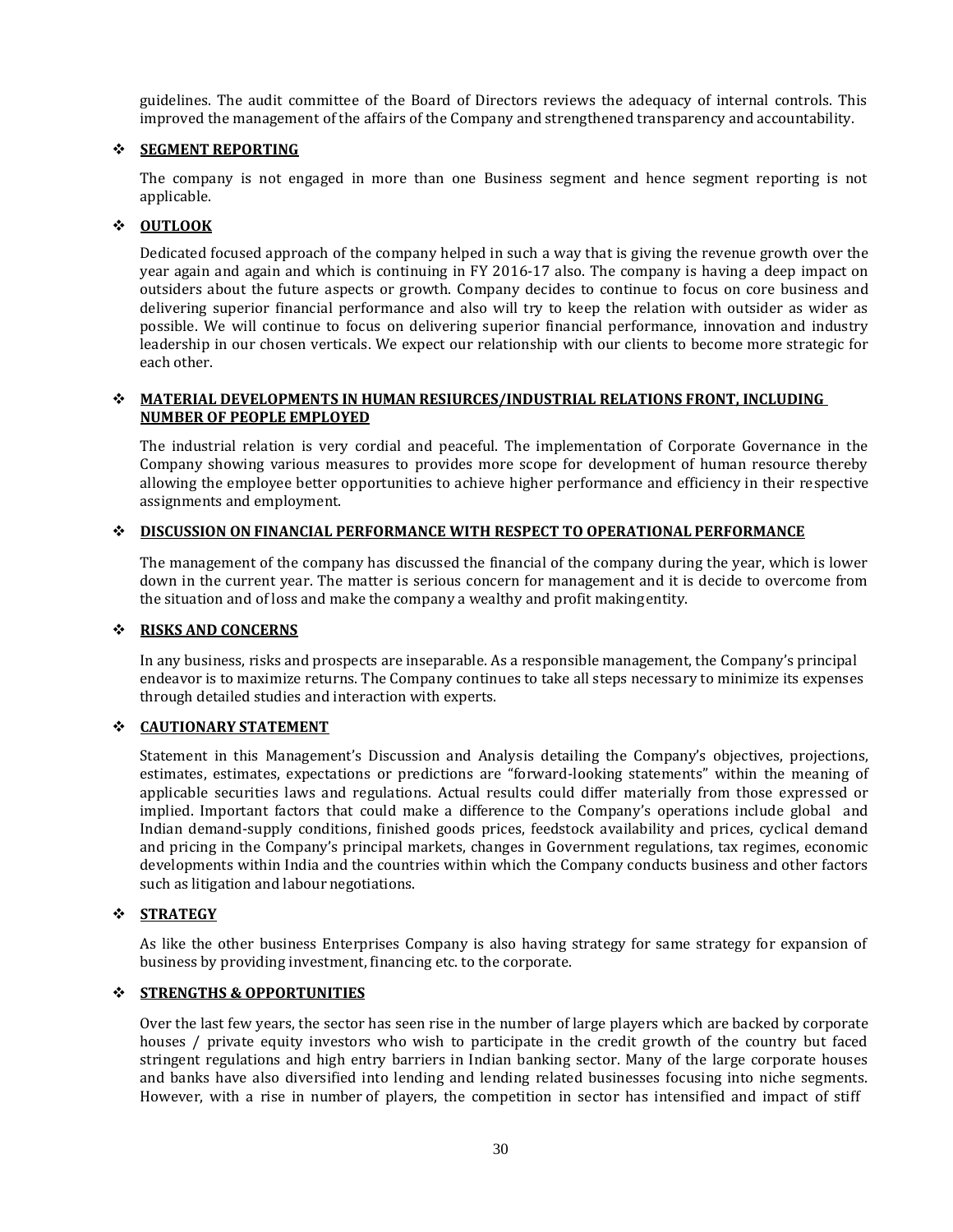competition in the long needs to be observed. NBFCs faces high competition from public sector, private sector and foreign banks competing in similar markets.

# **LEADERSHIP AND CORPORATE GOVERNANCE**

Sidh Automobiles has a competent and Professional Board of Directors. The company believes in good corporate governance and follows all the rules, regulations, law prescribed by the applicable law for the time being such as Corporate Law, Listing Agreement with Stock Exchange etc.

# **RISKS AND CONCERNS**

The NBFC industry in general faces the risk of re-entry and new entry of players and existence of several unorganized regional players increasing the competition which mainly affects the asset quality. This is further characterized by captive NBFCs floated by other business houses. The ever existing systemic and delinquency risks and fluctuations in interest rates and risk weight make the companies more vulnerable. Deployment of funds in sensitive and volatile sectors increases the risk exposure while concentration risk increases dependency.

**Place: New Delhi Date: September 02, 2017 Managing Director** 

**Sd/- ANIL SHARMA DIN: 02928210**

**Sd/- HARI MOHAN GUPTA Director DIN: 03158551**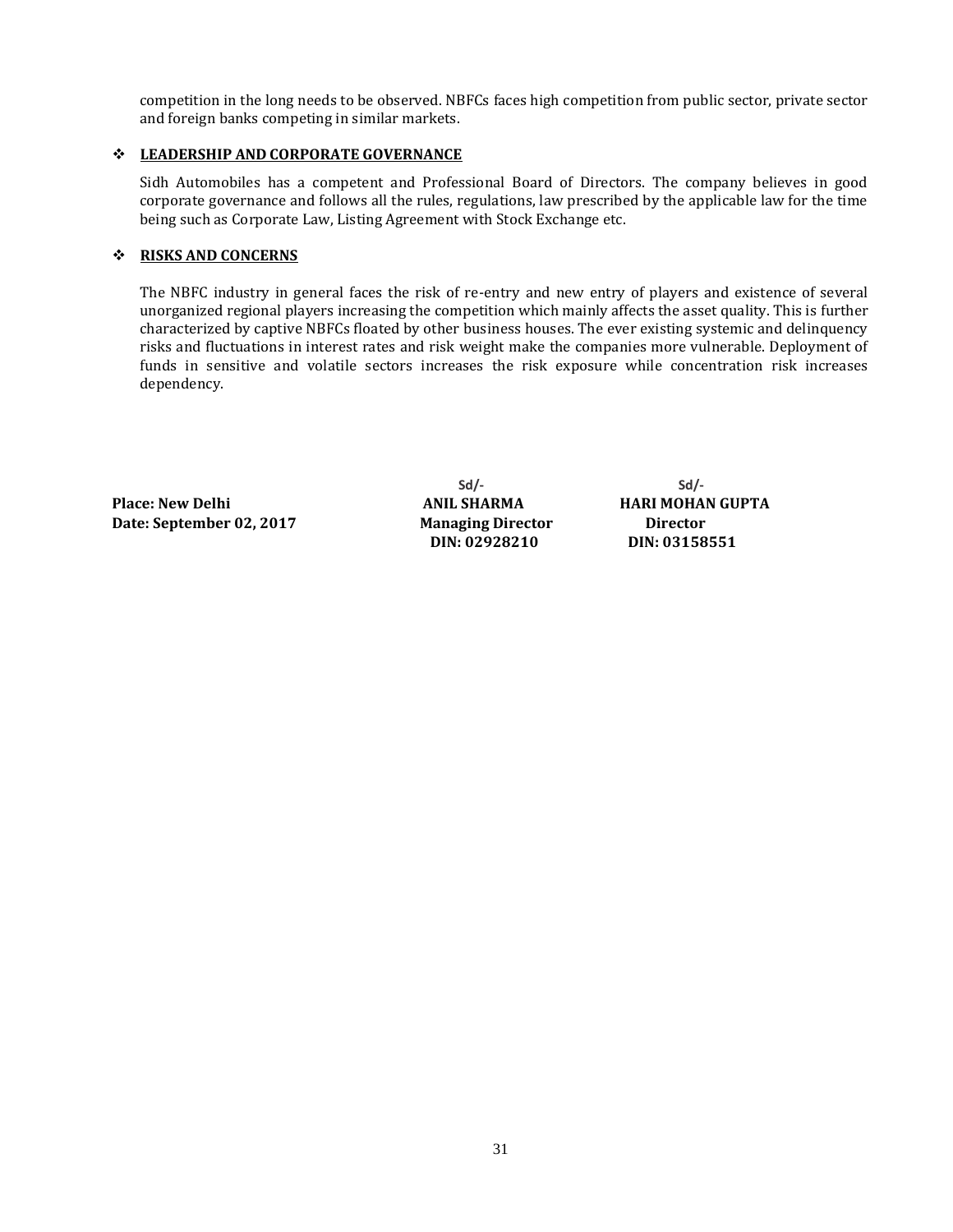#### **SIDH AUTOMOBILES LIMITED**

CIN: L34102DL1985PLC020156

Registered Office: R-13, S/F Greater Kailash-I, New Delhi-110048 Website[: www.sidhgroup.in](http://www.sidhgroup.in/) Email[: sidhindia1985@gmail.com, P](mailto:sidhindia1985@gmail.com)h: 011-41704252

# **PROXY FORM**

(Form No. MGT-11)

[Pursuant to section 105(6) of the Companies Act, 2013 and Rule 19(3) of the Companies (Management and Administration) Rules, 2014]

| <b>CIN</b>               | :L34102DL1985PLC020156                          |
|--------------------------|-------------------------------------------------|
| Name of Company          | : SIDH AUTOMOBILES LIMITED                      |
| Registered Office        | : R-13, S/F Greater Kailash-I, New Delhi-110048 |
| Name of the member $(s)$ |                                                 |
| Registered Address       |                                                 |
| Folio No. / Client ID    |                                                 |
| DP ID                    |                                                 |
| Email ID                 |                                                 |
|                          |                                                 |
|                          |                                                 |

|         | 1. Name   |  |
|---------|-----------|--|
|         | Address   |  |
|         | Signature |  |
|         |           |  |
|         | 2. Name   |  |
|         | Address   |  |
|         | Signature |  |
|         |           |  |
|         | 3. Name   |  |
| Address |           |  |
|         | Signature |  |

as my /our proxy to attend and vote (on a poll) for me/us and on my/our behalf at the 31stAnnual General Meeting of the Company to be held On Saturday, the 30th day of September, 2017 at 11:30 A.M at R-13, S/F Greater Kailash-I, New Delhi-110048 or any adjournment thereof in

| <b>Resolution</b><br><b>Number</b> | <b>Description of Resolutions</b>                                                                                               | Assent | <b>Dissent</b> |
|------------------------------------|---------------------------------------------------------------------------------------------------------------------------------|--------|----------------|
| <b>Ordinary Business:</b>          |                                                                                                                                 |        |                |
|                                    | Adoption of Audited Financial Statements for the Financial Year ended on $31^{st}$ March, 2017                                  |        |                |
| <u>.</u>                           | Appointment of Director Mr. Harvinder Singh, who retires by rotation and, being eligible,<br>offers himself for re-appointment. |        |                |
|                                    | Ratification of Appointment of M/s Biswa Chandra Saini & Co, Chartered Accountants as<br>Statutory Auditors of the Company.     |        |                |

respect of such resolutions as are indicated below:

Signed on this…………………………….day of ………………………………2017.

Signature of Shareholder………………………..Signature of Proxy holder(s)………………………………………

Affix One Rupee Revenue Stamp

Notes:

1) This form of proxy in order to be effective should be duly completed and deposited at the Registered Office of the Company not less than 48 hours before the commencement of the Meeting.

2) A person can act as proxy on behalf of members not exceeding fifty (50) and holding in the aggregate not more than 10% of the total share capital of the Company. A member holding more than 10% of the total share capital of the Company carrying voting rights may a ppoint a single person as a proxy. However, such person shall not act as proxy for any other shareholders.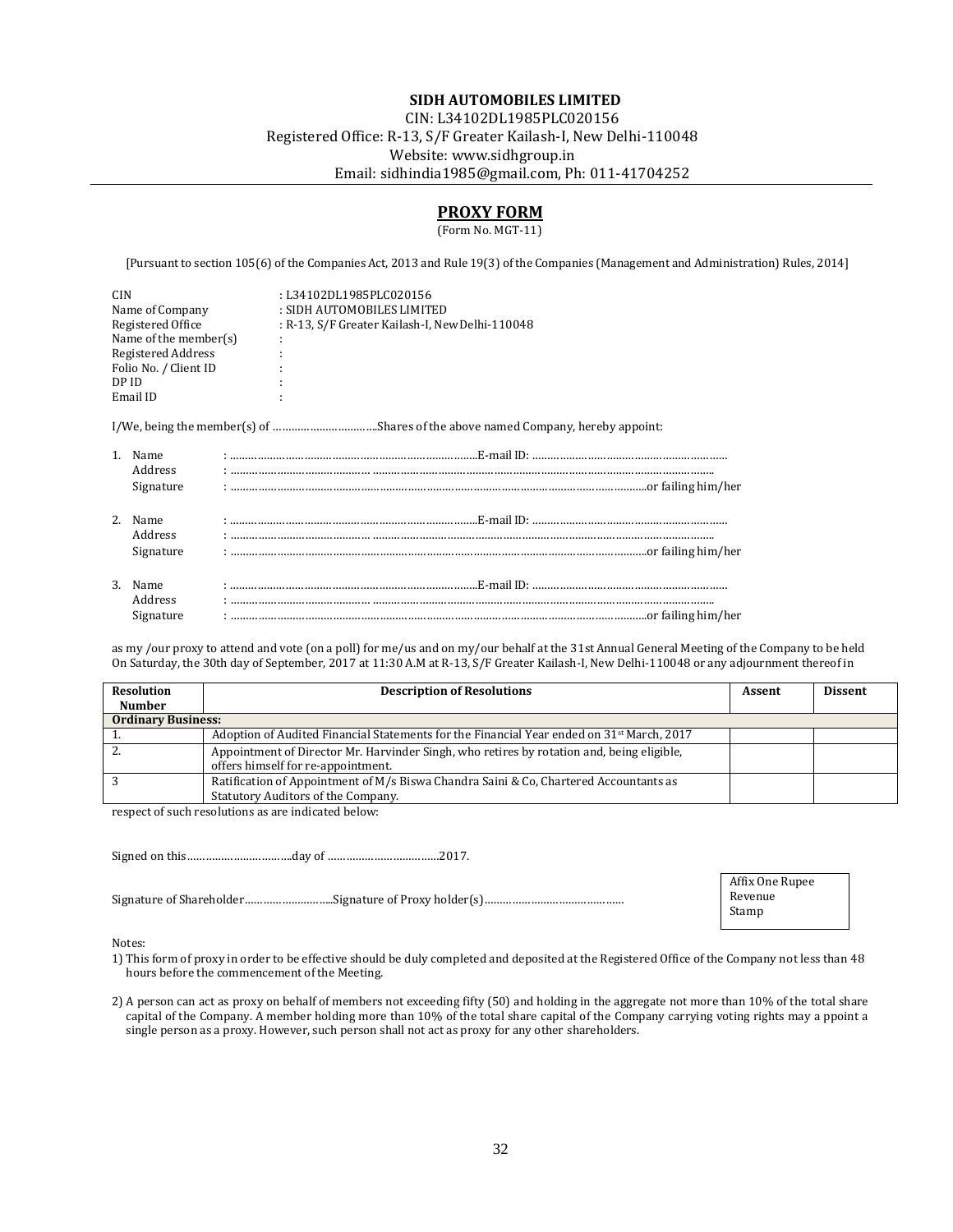#### **SIDH AUTOMOBILES LIMITED**

CIN: L34102DL1985PLC020156 Registered Office: R-13, S/F Greater Kailash-I, New Delhi-110048 Website: [www.sidhgroup.in](http://www.sidhgroup.in/) Email[: sidhindia1985@gmail.com, P](mailto:sidhindia1985@gmail.com)h: 011-41704252

# **ATTENDANCE SLIP**

# **31st ANNUAL GENERAL MEETING ON SATURDAY, THE 30TH DAY OF SEPTEMBER, 2017 at 11:30 A.M**

| $\cdots$           |                                                         |  |
|--------------------|---------------------------------------------------------|--|
|                    | Folio No. (Physical holding)DP ID (Demat holding)Client |  |
|                    |                                                         |  |
| No. of Shares held |                                                         |  |
|                    |                                                         |  |
|                    |                                                         |  |

I/We certify that I am/we are registered Shareholder/Proxy for the registered shareholder of the Company.

I/We hereby record my/our presence at the  $30<sup>th</sup>$  Annual General Meeting of the Company on Saturday, the 30th day of September, 2017 at 11:30 a.m. at R-13, S/F Greater Kailash-I, New Delhi-110048.

[Signature of Shareholders/Proxy(s)]………………………………………………………………………….

Notes: 1) Please fill in this attendance slip and hand it over at the entrance of the Meeting Hall. 2) Member's Signature should be in accordance with the specimen signature registered with the Company. 3) Please bring your copy of the Annual Report for reference at the Meeting. --------------------- ✁ ---------------------------------------------------------------------------------------------------------------------